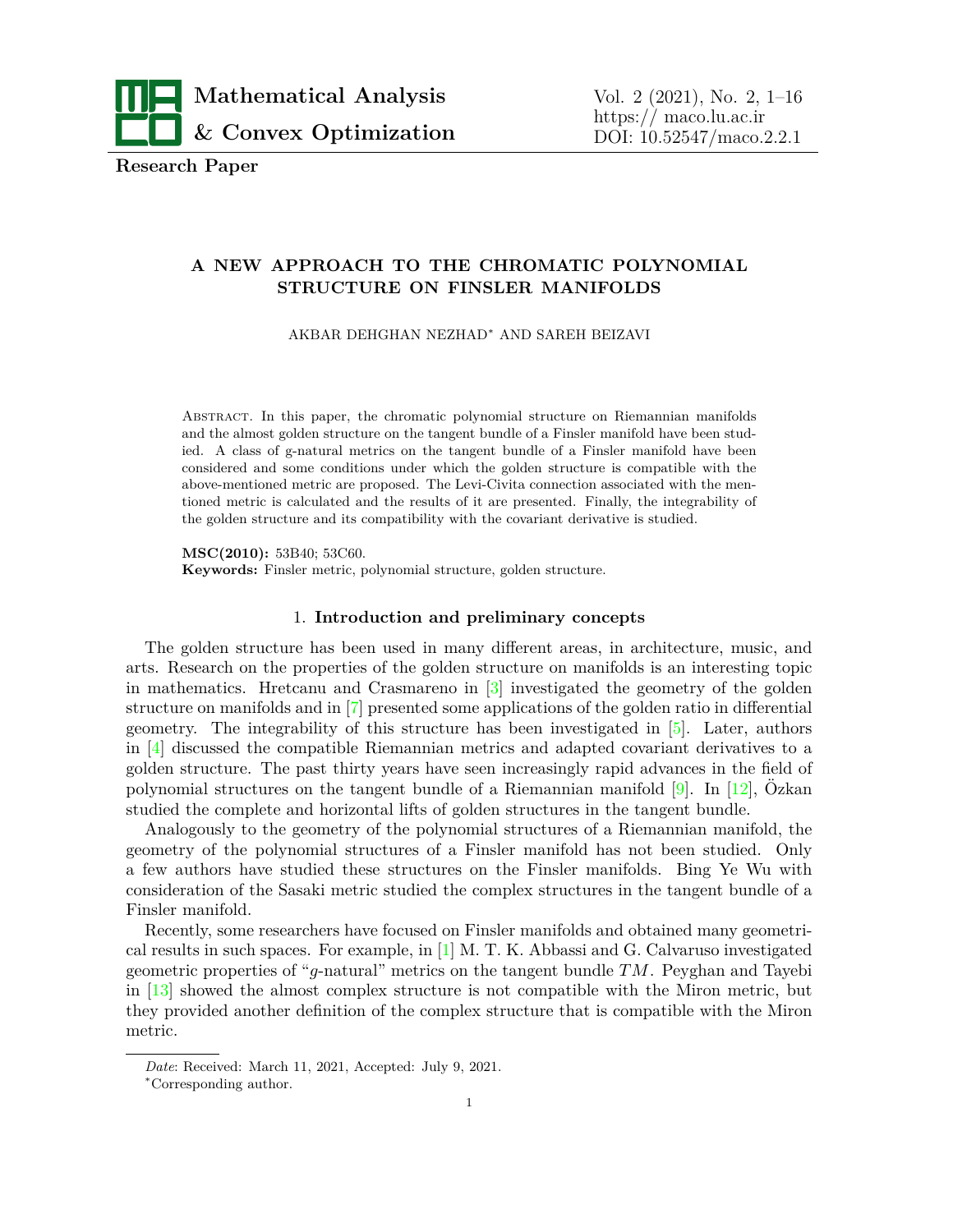Our study will firstly focus on the metric  $\hat{g}$  on  $TM^0$ . We consider the  $(M, F)$  as a finsler metric with the Chern connection and obtain the Levi-Civita connection of the metric *g*ˆ that is defined in section 2. We proved that the map *F* has constant relatively isotropic Landsberg  $\mathbf{L} = -\frac{1}{2}\mathbf{C}$  if and only if the vertical distribution  $\mathcal{V}T\hat{M}^0$  is totally geodesic in  $TT\hat{M}^0$ . We next prove that *F* is a weakly Berward metric if  $di\hat{v}(X^v) = 0$ .

In recent years, several authors have studied the polynomial structures such as golden structure, metallic structure, product, and complex structures of manifolds [[8](#page-15-8)]. In 2008, Mirecea Grasmareanu and Cristina Elena examined the golden structure on differentiable manifolds (see  $\lceil 3 \rceil$ ). Kazan et al later proved that the metallic structure *J* on the tangent bundle *TM* with Levi-Civita connection *∇* and Riemannian curvature tensor *R* is integrable if and only if Riemannian manifold *M* is flat, i.e.  $R \equiv 0$ .

In section 3, we give the almost golden structure  $\hat{\phi}$  on the slice tangent bundle  $TT\hat{M}^0$ . We show that  $\hat{\phi}$  is a golden structure on  $TT\hat{M}^0$  if and only if the metric *F* is of constant flag curvature [\[10](#page-15-9)]. Later, we examine the almost golden structure compatibility with the Levi-Civita connection on  $TM^0$ . We show that with metric  $\hat{g}$  the almost golden structure *ϕ*ˆ is compatible with covariant derivative *∇*ˆ if and only if *M* is a flat Riemannian manifold. Throughout the paper, all manifolds, connections,... are assumed to be differentiable of class  $C^{\infty}$ . All data generated or analyzed during this study are included in this published article. In this section, we give a brief presentation of some definitions and propositions that use in the rest of this paper. For general background in the subject, the reader can consult [[2](#page-15-10)]. Suppose that *M* is an *n*<sup>−</sup>dimensional  $C^{\infty}$  manifold and let  $T_xM$  be the tangent space of M at *x*. The tangent bundle  $TM$  is the union of all tangent space to M at all points  $x \in M$ , that is

$$
TM := \bigcup\nolimits_{x \in M} T_x M = \{(x, y) \mid x \in M, y \in T_x M\}.
$$

Let  $TM^0 = TM \setminus 0$ , the natural bundle projection  $\pi : TM \longrightarrow M$  is given by  $\pi(x, y) = x$ . A Finsler manifold is a manifold *M* and a function  $F: TM \longrightarrow [0, \infty)$  such that,

- i. the function *F* is smooth on  $TM^0$  (on the entire tangent bundle  $TM^0$ ),
- ii. the function *F* is positive 1*−*homogeneous  $F(x, \lambda y) = \lambda F(x, y)$  for all  $\lambda > 0$ ,
- iii. the Hessian matrix  $(g_{ij}) = \left[\frac{1}{2}\right]$  $\frac{1}{2}F_2(x,y)$ <sub>y<sup>i</sup>y</sub><sub>j</sub> is positive- definite at every point of  $TM^0$ .

Let  $x \in M$  and  $F_x := F|_{T_xM}$ . To measure the non-Euclidean feature of  $F_x$ , one can define  $\mathbf{C}_y : T_xM \times T_xM \times T_xM \to \mathbb{R}$  by

$$
\mathbf{C}_y(u,v,w):=\frac{1}{2}\frac{d}{dt}\Big[\mathbf{g}_{y+tw}(u,v)\Big]_{t=0}=\frac{1}{4}\frac{\partial^3}{\partial r\partial s\partial t}\Big[F^2(y+ru+sv+tw)\Big]_{r=s=t=0},
$$

where  $u, v, w \in T_xM$ . By definition,  $\mathbf{C}_y$  is a symmetric trilinear form on  $T_xM$ . The family  $\mathbf{C} := {\{\mathbf{C}_y\}}_{y \in TM_0}$  is called the Cartan torsion. It is well known that  $\mathbf{C} = 0$  if and only if *F* is Riemannian.

For  $y \in T_xM_0$ , define  $\mathbf{I}_y : T_xM \to \mathbb{R}$  by  $\mathbf{I}_y(u) = \sum_{i=1}^n g^{ij}(y) \mathbf{C}_y(u, \partial_i, \partial_j)$ , where  $\{\partial_i\}$  is a basis for  $T_xM$  at  $x \in M$ . The family  $\mathbf{I} := {\{\mathbf{I}_y\}}_{y \in TM_0}$  is called the mean Cartan torsion. Thus,  $\mathbf{I}_y(u) := I_i(y)u^i$ , where  $I_i := g^{jk}C_{ijk}$ .

Define the Landsberg curvature  $\mathbf{L}_y : T_xM \times T_xM \times T_xM \to \mathbb{R}$  by  $\mathbf{L}_y(u, v, w) := L_{ijk}(y)u^iv^jw^k$ where  $L_{ijk} := C_{ijk|s} y^s$ . *F* is called a Landsberg metric if  $\mathbf{L} = 0$ . A Finsler metric *F* on a manifold *M* is called of relatively isotropic Landsberg curvature if  $\mathbf{L} + cF\mathbf{C} = 0$ , where  $c = c(x)$ is a scalar function on *M*.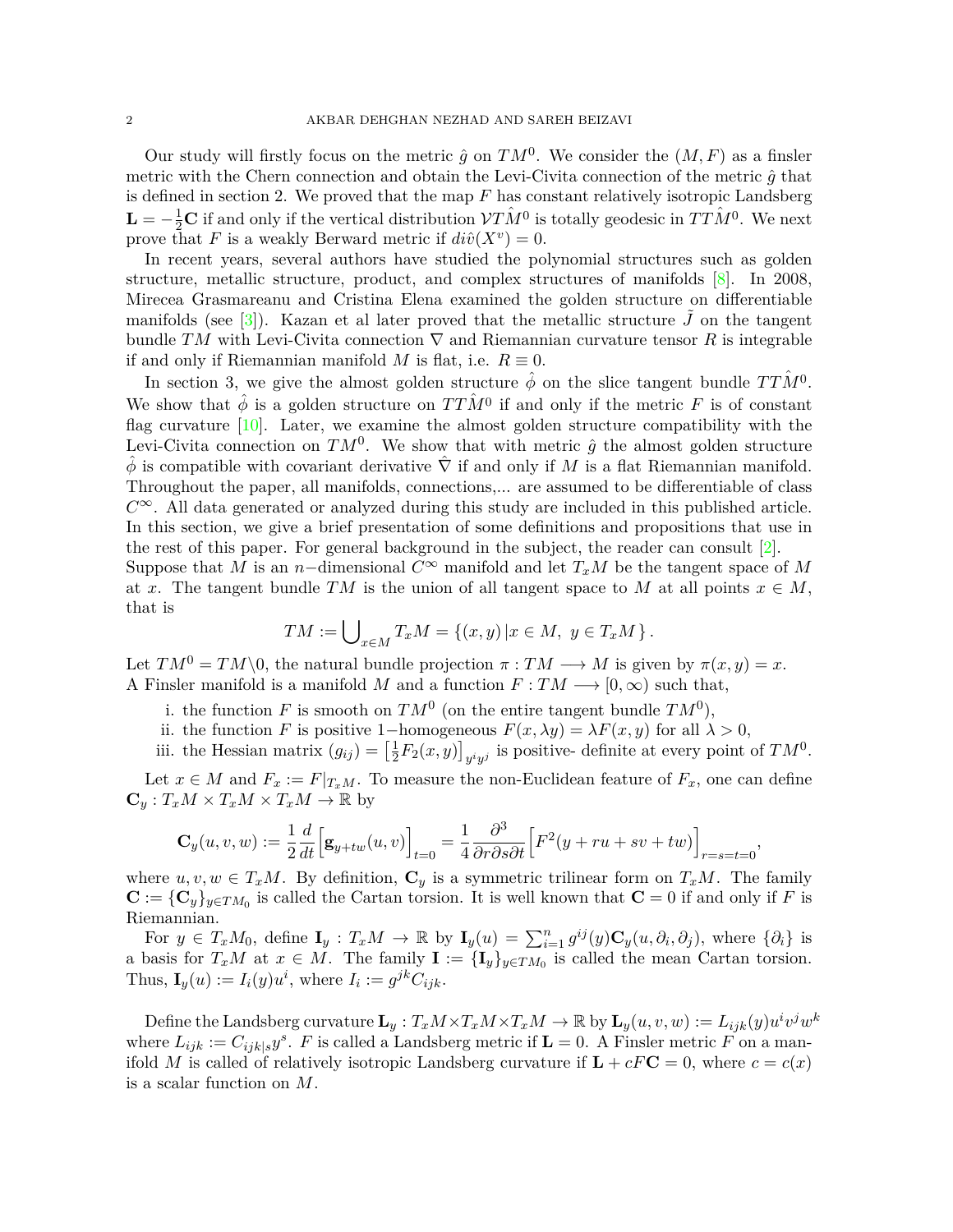The horizontal covariant derivatives of the mean Cartan torsion **I** along geodesics give rise to the mean Landsberg curvature  $J_y$  :  $T_xM \to \mathbb{R}$  which are defined by  $J_y(u) := J_i(y)u^i$ , where  $J_i := I_{i|s}y^s$ . The family  $\mathbf{J} := \{\mathbf{J}_y\}_{y \in TM_0}$  is called the mean Landsberg curvature. A Finsler metric F on a manifold M is called of relatively isotropic mean Landsberg curvature if  $J + cF I = 0$ , where  $c = c(x)$  is a scalar function on M.

Given a Finsler manifold  $(M, F)$ , then a global vector field **G** is induced by F on  $TM_0$ , which in a standard coordinate  $(x^i, y^i)$  for  $TM_0$  is given by  $\mathbf{G} = y^i \frac{\partial}{\partial x^i} - 2G^i(x, y) \frac{\partial}{\partial y^i}$ , where

$$
G^i := \frac{1}{4} g^{il} \{ [F^2]_{x^k y^l} y^k - [F^2]_{x^l} \}, \ \ y \in T_x M.
$$

The **G** is called the spray associated with  $(M, F)$ . In local coordinates, a curve  $c(t)$  is a geodesic if and only if its coordinates  $(c^{i}(t))$  satisfy  $\ddot{c}^{i} + 2G^{i}(\dot{c}) = 0$ .

For  $y \in T_xM_0$ , define the Berwald curvature  $\mathbf{B}_y : T_xM \times T_xM \times T_xM \to T_xM$  and the mean Berwald curvature  $\mathbf{E}_y : T_xM \times T_xM \to \mathbb{R}$  by  $\mathbf{B}_y(u, v, w) := B^i_{jkl}(y)u^jv^kw^l\frac{\partial}{\partial x^i}|_x$  and  $\mathbf{E}_y(u, v) := E_{jk}(y)u^jv^k$ , where

$$
B^i_{\;jkl}:=\frac{\partial^3 G^i}{\partial y^j \partial y^k \partial y^l}, \quad E_{jk}:=\frac{1}{2}B^m_{\;jkm},
$$

 $u = u^i \frac{\partial}{\partial x^i}|_x, v = v^i \frac{\partial}{\partial x^i}|_x$  and  $w = w^i \frac{\partial}{\partial x^i}|_x$ . Finsler metrics satisfying  $\mathbf{B} = 0$  or  $\mathbf{E} = 0$  are called Berwald metrics and weakly Berwald metrics, respectively.

Then, for a non-zero vector  $y \in T_xM_0$ , the Riemann curvature is a family of linear transformation  $\mathbf{R}_y$  :  $T_xM \to T_xM$  with homogeneity  $\mathbf{R}_{\lambda y} = \lambda^2 \mathbf{R}_y$ ,  $\forall \lambda > 0$  which is defined by  $\mathbf{R}_y(u) := R^i_k(y)u^k \frac{\partial}{\partial x^i}$ , where

(1.1) 
$$
R_k^i(y) = 2\frac{\partial G^i}{\partial x^k} - \frac{\partial^2 G^i}{\partial x^j \partial y^k} y^j + 2G^j \frac{\partial^2 G^i}{\partial y^j \partial y^k} - \frac{\partial G^i}{\partial y^j} \frac{\partial G^j}{\partial y^k}.
$$

The family  $\mathbf{R} := {\mathbf{R}_y}_{y \in TM_0}$  is called the Riemann curvature. Let us put

(1.2) 
$$
R^i_{\ kl} := \frac{1}{3} \Big\{ \frac{\partial R^i_k}{\partial y^l} - \frac{\partial R^i_l}{\partial y^k} \Big\}, \quad R^i_{j\ kl} := \frac{1}{3} \Big\{ \frac{\partial^2 R^i_k}{\partial y^j \partial y^l} - \frac{\partial^2 R^i_l}{\partial y^j \partial y^k} \Big\}.
$$

Then

(1.3) 
$$
R_k^i = R_{j \; kl}^i y^j y^l, \quad R_{\; kl}^i = R_{j \; kl}^i y^j, \quad R_{j \; kl}^i + R_{j \; lk}^i = 0,
$$

(1.4) 
$$
R^{h}_{ijk} + R^{h}_{jki} + R^{h}_{kij} = 0.
$$

*Lemma* 1.1*.* The Riemann curvature **R***<sup>y</sup>* is well-defined linear transformation satisfying following

$$
\mathbf{R}_y(y) = 0, \qquad \mathbf{g}_y(\mathbf{R}_y(u), v) = \mathbf{g}_y(u, \mathbf{R}_y(v)).
$$

Let  $\pi$  be natural projection map of *TM* to *M*. We obtain the tangent mapping of the projection *π* follows:

$$
\pi_*: T(TM) \longrightarrow TM
$$

Let us put

$$
\mathcal{V}TM := \bigcup_{v \in TM} Ker \pi^v_*.
$$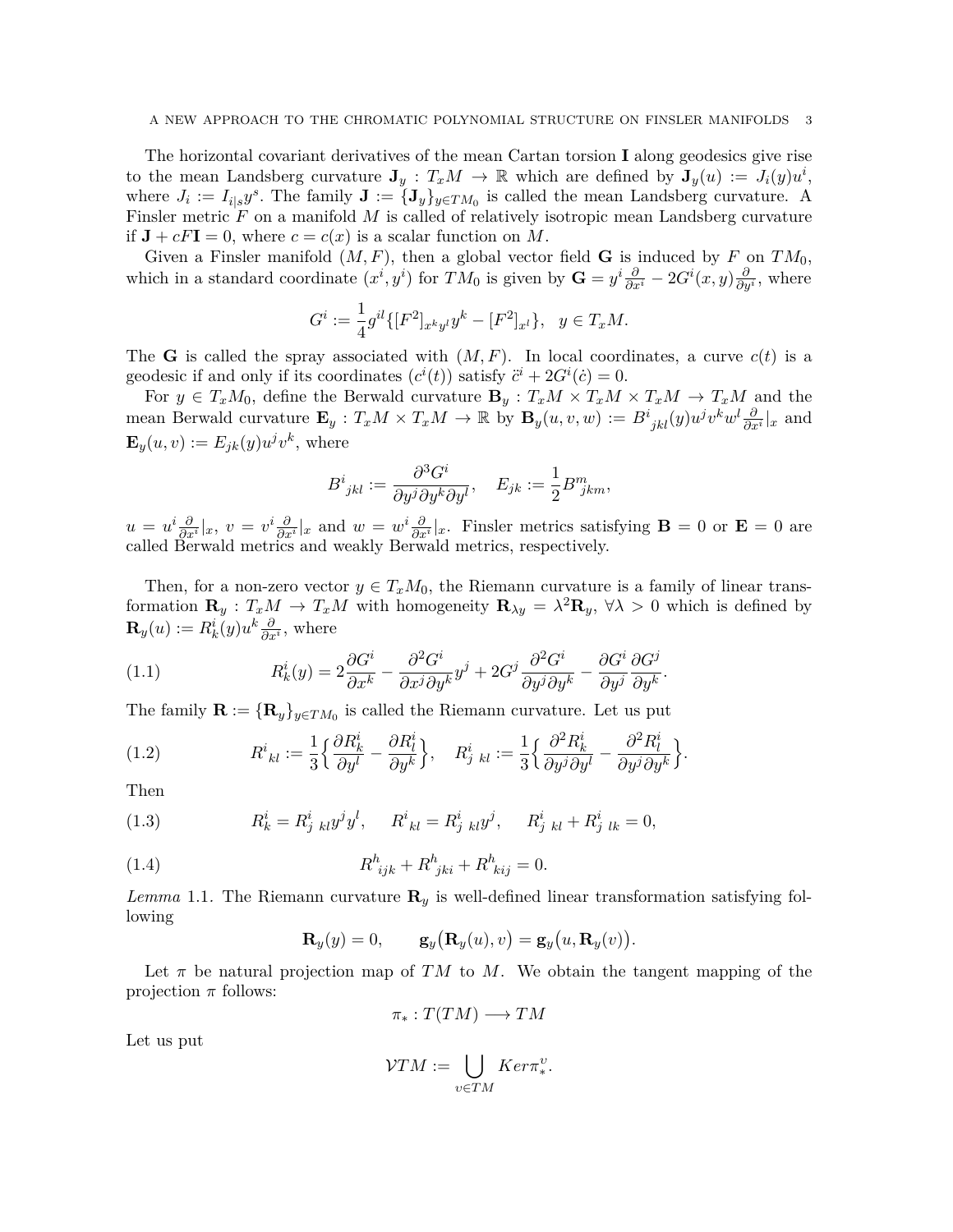The set *VTM* is an *n−*dimensional sub-bundle of *T*(*TM*<sup>0</sup> ) that is called the vertical tangent bundle of *TM*<sup>0</sup> . A non-linear connection on *TM* is an extension distribution *HTM* for *VTM* on  $T(TM)$ . In the other words:

$$
T(TM) = \mathcal{V}TM \oplus \mathcal{H}TM,
$$

where *HTM* is called horizontal vector bundle that is an *n−*dimensional sub-bundle of *T*(*TM*<sup>0</sup>). It is known that  $\left\{\frac{\partial}{\partial x^i}, \frac{\partial}{\partial y^i}\right\}$ is a basis for  $T(TM)$ . Let us introduce a basis for  $T(TM^0)$  that is proportional to the above decomposition. If  $\pi_*^v$ *∗* is the natural projection map from  $T_{\nu(TM)}$  to  $TM$ , in this case;

$$
\pi_*^v \left( \frac{\partial}{\partial x^i} \right) = \frac{\partial}{\partial x^i}, \quad \pi_*^v \left( \frac{\partial}{\partial y^i} \right) = 0.
$$

According to the definition of vertical vector bundle, the set of vectors  $\left\{\frac{\partial}{\partial y^i}\right\}$ } is the basis for *VTM*, based on the above decomposition for *T*(*TM*). The basis  $\left\{\frac{\partial}{\partial y^i}\right\}$ } can be expanded to basis  $\left\{S_i, \frac{\partial}{\partial y^i}\right\}$ for *T*(*TM*). Since  $\{\frac{\partial}{\partial x^i}\}$  is a member of *T*(*TM*). The set  $\frac{\partial}{\partial x^i} = A_i^j$  $S_i^j(x,y)S_j +$  $N_i^j$  $\frac{d}{dt}$ <sup>*j*</sup> $(x, y)$ </sup> $\frac{\partial}{\partial y^j}$ , where the above  $A_i^j$  $\frac{j}{i}$  and  $N_i^j$  $i$ <sup>
a</sup>
are differential functions such that, they are defined locally on *TM*. So  $\left\{ A_i^j \right\}$  $\left\{ \frac{i}{i}(x,y)S_j \right\}$  is the locally basis for  $HTM$ . Then we have  $A_i^j$  $\int_i^j (x, y) S_j =$ *∂ ∂x<sup>i</sup> − N j*  $i^j(x, y) \frac{\partial}{\partial y^j}$ .

We put  $A_i^j$  $\frac{j}{i}(x,y)S_j = \frac{\delta}{\delta x^i}$ . Therefore the set  $\left\{\frac{\delta}{\delta x^i}, \frac{\partial}{\partial y^j}\right\}$  $\}$  is a basis for  $T_\nu(TM)$  proportional to the above decomposition. Then  $N_i^j$  $i$ <sup>
a</sup>
are called the coefficients for a non-linear connection. These coefficients on  $TM^0$  satisfying transformation rules  $\frac{\partial \tilde{x}^j}{\partial x^i} \tilde{N}_j^h = \frac{\partial \tilde{x}^h}{\partial x^j} N_i^j - \frac{\partial^2 \tilde{x}^h}{\partial x^i \partial x^j} y^j$ .

## 2. **Some results on** *g***-natural metrics**

Let  $(M, F)$  be a Finsler manifold. For the horizontal-vertical decomposition of the Sasaki metric  $\tilde{g}$  on the slit tangent bundle,  $TM^0$  is defined by

(2.1) 
$$
\tilde{g}_{ij}(x,y) = g_{ij}(x,y)dx^{i} \otimes dx^{j} + g_{ij}(x,y)\delta y^{i} \otimes \delta y^{j}.
$$

It easily shows that  $\tilde{g}$  is a Riemannian metric on  $TM^0$ . A general metrics that can be defined on  $TM^0$  is a family of Riemannian metrics that we show it  $\hat{g}$ . The Sasaki metric is particular case of this metric. It is defined by

$$
(2.2) \quad \hat{g}(x,y) = c_1 g_{ij} dx^i \otimes dx^j + (c_2 F^2 g_{ij} + c_3 F^2 y_i y_j) \delta y^i \otimes \delta y^j + c_4 g_{ij} dx^i \otimes \delta y^j
$$

for all  $(x, y) \in TM^0$ , with real functions  $c_1, c_2, c_3, c_4 : [0, \infty] \longrightarrow [0, \infty]$  such that  $c_1, c_2, c_3 > 0$ . The Sasaki metric is obtained for  $c_1 = c_2 = 1$  and  $c_3 = c_4 = 0$ . Therefore  $\hat{g}$  is a Riemannian metric on  $TM^0$ . The Levi-Civita connection  $\hat{\nabla}$  on  $TM^0$  with respect to  $\hat{g}$  is given by the Koszul formula

$$
\begin{array}{rcl} 2\hat{g} \left(\hat{\nabla}^{\hat{Y}}_{\hat{X}},\hat{Z}\right) & = & \hat{X}\hat{g} \left(\hat{Y},\hat{Z}\right)+\hat{Y}\hat{g} \left(\hat{Z},\hat{X}\right)-\hat{Z}\hat{g} \left(\hat{X},\hat{Y}\right) \\ & & + & \hat{g} \left(\left[\hat{X},\hat{Y}\right],\hat{Z}\right)-\hat{g} \left(\left[\hat{Y},\hat{Z}\right],\hat{X}\right)+\hat{g} \left(\left[\hat{Z},\hat{X}\right],\hat{Y}\right), \end{array}
$$

and the Lie bracket of a tangent bundle with the Chern connection by the following: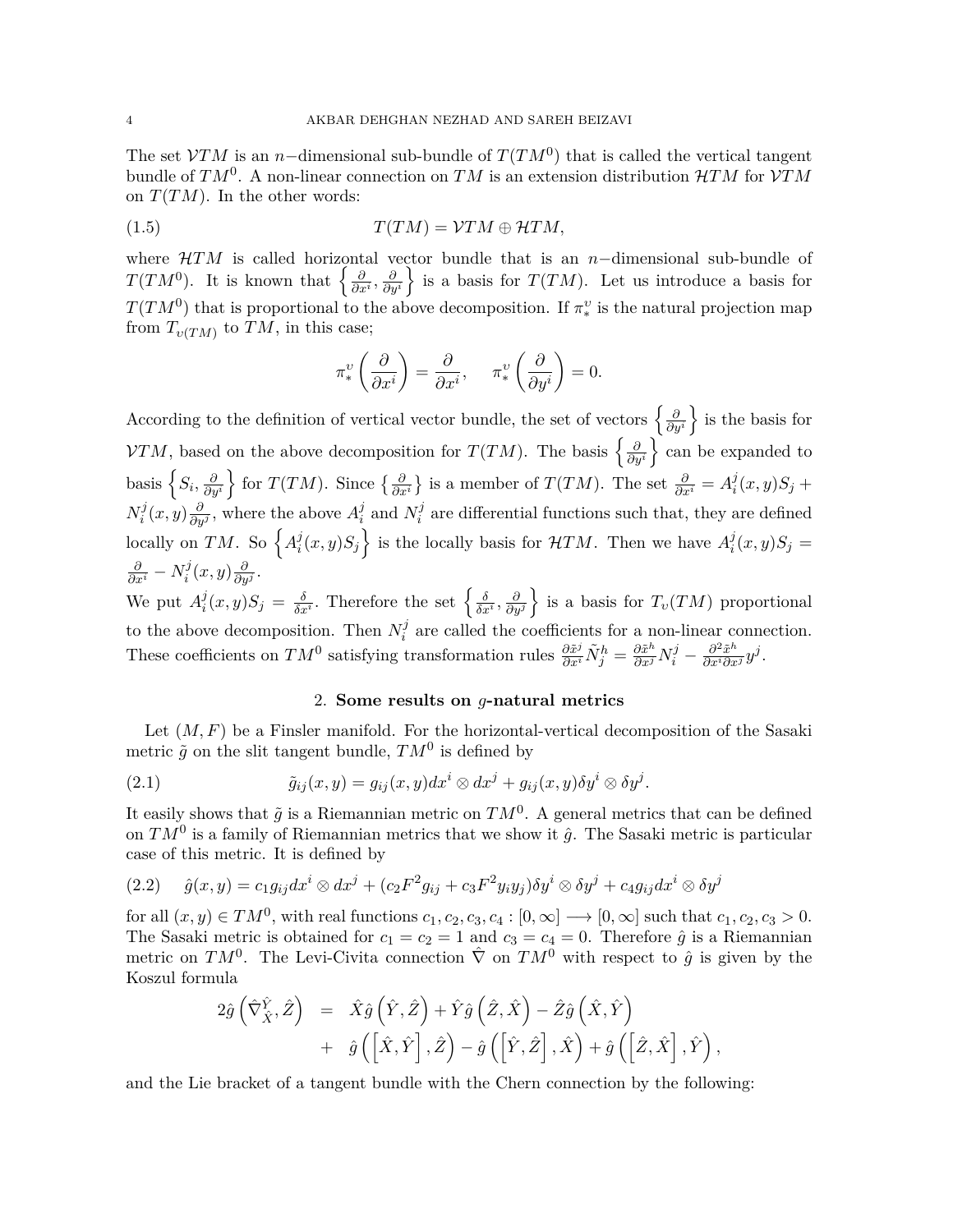*Proposition* 2.1. Let  $(M, F)$  be a Finsler manifold with the vertical basis  $\frac{\partial}{\partial y^i}|_y \in V_yTM$  and the horizontal basis  $\frac{\delta}{\delta x^i}|_y \in \mathcal{H}_yTM$  with the Chern connection. Then the Lie bracket of the tangent bundle *TM* of *M* satisfies:

i. 
$$
\left[\frac{\delta}{\delta x^i}, \frac{\delta}{\delta x^j}\right] = -R^k_{ij} \frac{\partial}{\partial y^k},
$$
  
\nii.  $\left[\frac{\partial}{\partial y^i}, \frac{\partial}{\partial y^j}\right] = 0,$   
\nii.  $\left[\frac{\delta}{\delta x^i}, \frac{\partial}{\partial y^j}\right] = \left(\Gamma^k_{ij} + L^k_{ij}\right) \frac{\partial}{\partial y^k}$ 

where  $R^k_{ij}$  define a skew-symmetric Finsler tensor field of type (1.2) and  $(\Gamma^k_{ij} + L^k_{ij})$  are the local coefficients of the Berward connection. Some other Finsler tensor fields defined by  $R_{ij}^k$  will be useful in study of Finsler manifolds of constant flag curvature:

(2.3) 
$$
R_{hij} = g_{hk} R_{ij}^k, \ R_{hj} = R_{hij} y^i, \ R_j^k = g^{kh} R_{hj}.
$$

Consequently, we have

(2.4) 
$$
y^h R_{hij} = 0, \ y^h R_{hj} = 0, \ R_{ij} = R_{ji},
$$

and

(2.5) 
$$
R_{ij}^k = \frac{1}{3} \left\{ \frac{\partial R_j^k}{\partial y^i} - \frac{\partial R_i^k}{\partial y^j} \right\}.
$$

Also the Cartan tensor field is given by its local components:

(2.6) 
$$
C_{ij}^k = \frac{1}{2} g^{kh} \frac{\partial g_{ij}}{\partial y^h}, \ C_{ijk} = \frac{1}{2} \frac{\partial g_{ik}}{\partial y^j}.
$$

It is easy to see that  $C_{ijk}$  is symmetric with respect  $i, j, k$ . Furthermore, we deduce that  $(M, F)$  becomes a Riemannian manifold, that is  $g_{ij}$  depend on  $(x^k)$  alone if and only if we have  $C_{ij}^k = 0$  for all  $i, j, k \in \{1, ..., n\}$ . By the homogeneity condition for *F*, we obtain  $y^i C^k_{ij} = 0.$ 

*Lemma* 2.2. Let  $(M, F)$  be a Finsler manifold, then the Levi-Civita connection  $\hat{\nabla}$  on the Riemannian manifold  $(TM^0, \hat{g})$  is locally expressed as follows:

<span id="page-4-0"></span>
$$
(2.7) \qquad \hat{\nabla} \frac{\frac{\partial}{\partial y^j}}{\frac{\partial}{\partial y^i}} = \frac{2}{3} \Big( C_{ij}^k + 2L_{ij}^k \Big) \frac{\delta}{\delta x^k} + \frac{2}{3} \Big( C_{ij}^k - L_{ij}^k \Big) \frac{\partial}{\partial y^k},
$$

$$
(2.8) \qquad \hat{\nabla}_{\frac{\partial}{\partial y^{i}}}^{\frac{\delta}{\delta x^{j}}} = \frac{2}{3} \Big( 2C_{ij}^{k} + y^{l} R_{lij}^{k} + L_{ij}^{k} \Big) \frac{\delta}{\delta x^{k}} - \frac{1}{3} \Big( 2C_{ij}^{k} + y^{l} R_{lij}^{k} + 4L_{ij}^{k} \Big) \frac{\partial}{\partial y^{k}},
$$

$$
(2.9) \qquad \hat{\nabla} \frac{\frac{\partial}{\partial y^j}}{\frac{\delta}{\delta x^i}} = \frac{2}{3} \left( 2C_{ij}^k - y^l R_{lij}^k + L_{ij}^k \right) \frac{\delta}{\delta x^k} + \frac{1}{3} \left( 3\Gamma_{ij}^k - 2C_{ij}^k + y^l R_{lij}^k - L_{ij}^k \right) \frac{\partial}{\partial y^k},
$$

$$
(2.10) \quad \hat{\nabla} \frac{\frac{\delta}{\delta x^j}}{\frac{\delta}{\delta x^i}} = \frac{1}{3} \Big( 3\Gamma_{ij}^k + 2C_{ij}^k + L_{ij}^k \Big) \frac{\delta}{\delta x^k} - \frac{1}{3} \Big( 4C_{ij}^k + y^l R_{lij}^k + 2L_{ij}^k \Big) \frac{\partial}{\partial y^k}.
$$

where

(2.11) 
$$
\Gamma_{ij}^k = \frac{1}{2} g^{kh} \left\{ \frac{\delta g_{ki}}{\delta x^j} + \frac{\delta g_{hj}}{\delta x^i} - \frac{\delta g_{ij}}{\delta x^h} \right\}.
$$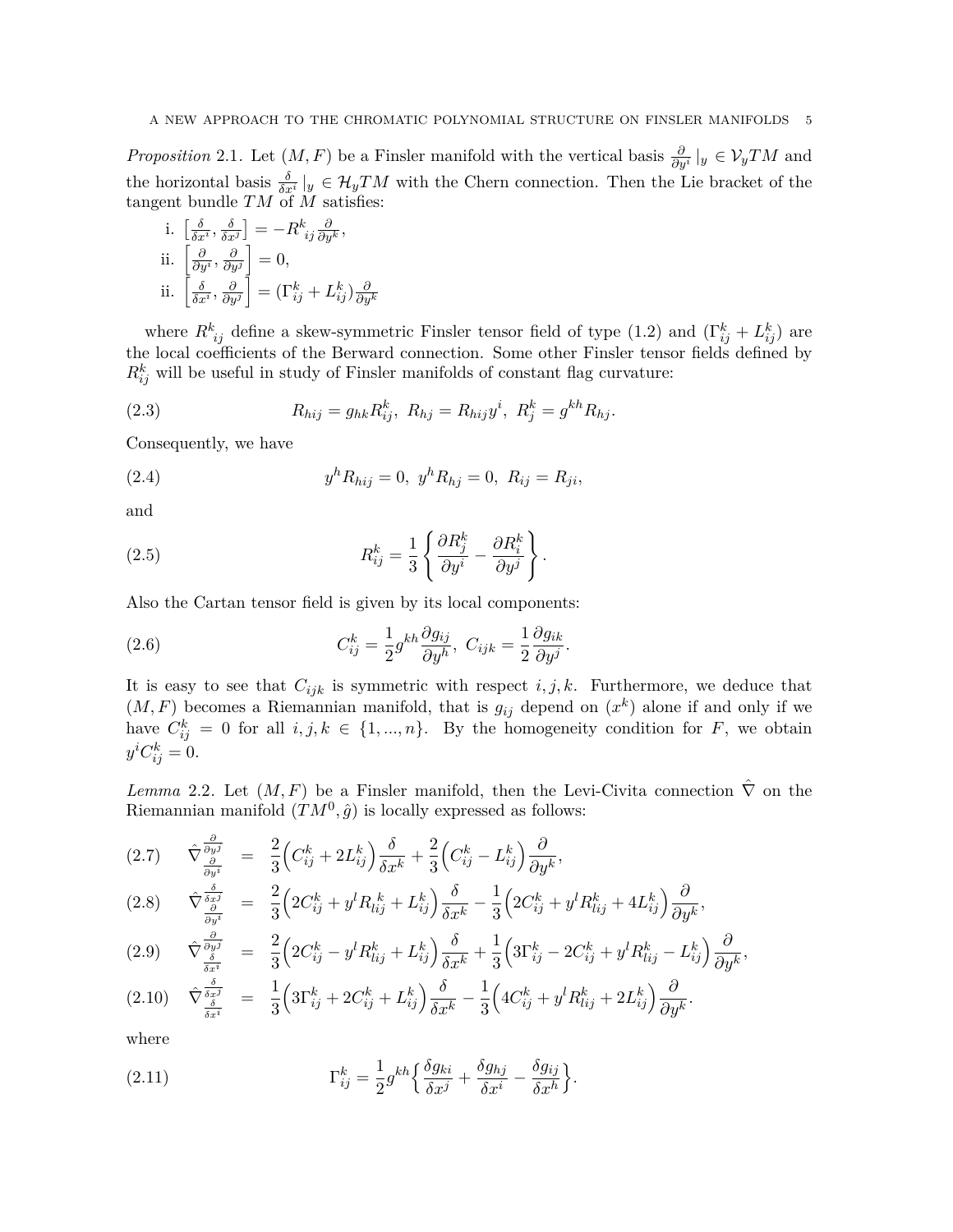The vertical distribution  $VT\hat{M}^0$  is totally geodesic (resp. minimal) in  $TT\hat{M}^0$  if  $\mathcal{H}\hat{\nabla}_{\frac{\partial}{\partial y^i}}^{\frac{\partial}{\partial y^j}}$  $= 0$  $(i)$  (resp.  $g^{ij}\mathcal{H}\hat{\nabla}^{\frac{\partial}{\partial y^j}}=0$ ), where  $\mathcal H$  denotes the horizontal projection. Similarly, if we denote by  $\mathcal V$ *∂y<sup>i</sup>*<br>
the vertical projection, then we say that the horizontal distribution  $\mathcal{H}T\hat{M}^0$  is totally geodesic (resp. minimal) in  $TT\hat{M}^0$  if  $\mathcal{V}\hat{\nabla} \frac{\delta \hat{\sigma} \hat{\sigma}^0}{\delta x^i}$  $= 0$  (resp.  $g^{ij}V\hat{\nabla}\frac{\delta}{\delta x^j}$  $= 0$ . So by a simple calculation, we can get the following:

<span id="page-5-0"></span>*Proposition* 2.3*.* Let (*M, F*) be a Finsler manifold, then the following hold:

- i. the function *F* has constant relatively isotropic Landsberg  $\mathbf{L} = -\frac{1}{2}\mathbf{C}$  if and only if the vertical distribution  $VT\hat{M}^0$  is totally geodesic in  $TT\hat{M}^0$ .
- ii. the function *F* has constant relatively isotropic mean Landsberg  $\mathbf{J} = -\frac{1}{2}$  $\frac{1}{2}$ **I** if and only if the vertical distribution  $VT\hat{M}^0$  is minimal in  $TT\hat{M}^0$ .
- iii. the function  $F$  is flat metric if and only if it has constant relatively isotropic Landsberg curvature  $\mathbf{L} = -2\mathbf{C}$ .

*Proof.* **Part** [**i**]: Assume that  $\mathcal{H}\hat{\nabla}\frac{\partial \psi}{\partial y^i}$ = 0. By ([2.7\)](#page-4-0) we have  $C_{ij}^k + 2L_{ij}^k = 0$ . This means that *F* is a constant relatively isotropic Landsberg metric.

**Part [ii]**: Let  $g^{ij}\mathcal{H}\hat{\nabla}\frac{\partial}{\partial y^j} = 0$ . Then we have  $g^{ij}(C_{ij}^k + 2L_{ij}^k) = 0$  and so  $I_j + 2J_j = 0$ which means that *F* is a constant relatively isotropic mean Landsberg metric.

**Part** [iii]: Let  $H\hat{T}M^0$  be totally geodesic. Then we get  $16C_{ij}^k + 8L_{ij}^k + 3y^lR_{lij}^k = 0$ . It is clear that  $R = 0$  if and only if  $L = -2C$ . □

*Corollary* 2.4. Let  $(M, F)$  be a Finsler manifold. If  $di\hat{v}(X^v) = 0$ . Then *F* is a weakly Berward metric.

*Proof.* Let  $di\hat{v}(X^v) = 0$ . So we have  $\Gamma_{ij}^k - 2I_j - J_j = 0$ . Contracting it with  $y^i$  imply that  $N_m^m = 0$ . It follows that  $E_{ij} := \frac{1}{2}$  $\frac{\partial^2 N_m^m}{\partial y^i \partial y^j} = 0$ , which means that *F* is a weakly Berward metric.  $\Box$ 

*Lemma* 2.5*.* Let (*M, F*) be a compact Finsler manifold. Then the following relations are equivalent.

- i. The vertical distribution  $VT\hat{M}^0$  is totally geodesic in  $TT\hat{M}^0$ .
- ii. The vertical distribution  $V\hat{T}M^0$  is minimal in  $TT\hat{M}^0$ .
- iii.  $\mathbf{R} = 0$ .

In any case, the function *F* reduces to Riemannian metric.

*Proof.* According to Part [iii] of Proposition [2.3](#page-5-0),  $R = 0$  if and only if  $\mathbf{L} = -2\mathbf{C}$ . By the same argument in  $([11])$  $([11])$  $([11])$ , we have the proof. □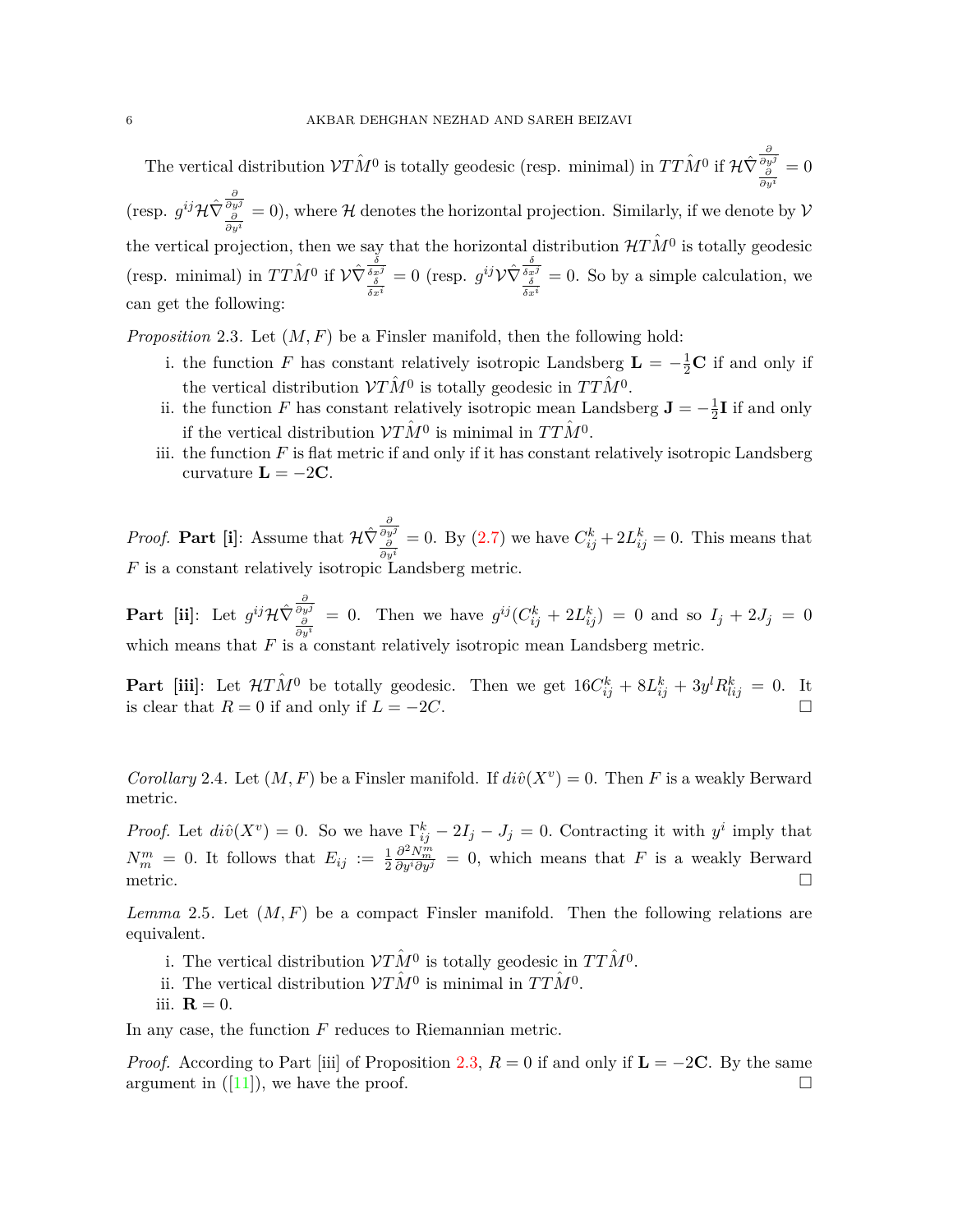A NEW APPROACH TO THE CHROMATIC POLYNOMIAL STRUCTURE ON FINSLER MANIFOLDS 7

## 3. **The Chromatic polynomial structure on Finsler manifold**

This is a reminder of the chromatic polynomial structure notions we will use in the following. More details can be found in[[3](#page-15-0), [6](#page-15-12), [8](#page-15-8), [15\]](#page-15-13). The Golden mean canon is found in the linear proportions of masterpieces of architecture, human, animal, and plant bodies. The Golden mean canon arose from the division of a unit segment line *AB* into two parts *x* and 1*x*, such that  $\frac{x}{1-x} = \frac{1}{x}$  $\frac{1}{x}$ . On the other hand, one can say that Golden mean canon follows from a square equation  $x^2 - px - q = 0$ , where  $p = 1, q = 1$ , which solution is  $\phi = \frac{1+\sqrt{5}}{2}$  $\frac{\sqrt{5}}{2}$ . As it is known, it is very easy to find the members of "the metallic means family" (Spinadel, 1999) as solutions of the above equation, for fix two various values of the positive integers p and q. In fact, if  $p = q = 1$ , we have the Golden mean canon. Analogously, for  $p = 2$ and  $q = 1$ , we obtain the Silver mean; for  $p = 3$  and  $q = 1$ , we get the Bronze mean. For  $p = 4, q = 1$  we have the next metallic mean, etc. It should be mentioned that many authors wrote about the close relation of some the metallic means family to classical Fibonacci numbers, fractal geometry, dynamical systems, quasicrystals, etc.

Let  $P[x]$  be the algebra of all polynomials, and  $P_n(x)$  be a polynomial of degree *n*, in  ${\bf P}[x]$ . We define  ${\bf A}_P$ , called the induced algebra with respect to  $P_n(x)$ , to be the set of all polynomials of degree less than *n* together with the addition and scalar product induced by  $P[x]$ . The multiplication in  $A_P$  is defined in such away. Therefore  $A_P$  is isomorphic to the quotient algebra  $\mathbf{P}[x]/\langle P_n(x)\rangle$ .

*Definition* 3.1. Let *M* be a  $C^{\infty}$  Riemannian space. A  $C^{\infty}$  tensor field W of type (1.1) on *M* is said to define a chromatic polynomial structure of degree *d* on *M* if *d* is the smallest integer for which the power  $1, \mathbb{W}, \ldots, \mathbb{W}^d$  are dependent, and  $\mathbb{W}$  has constant rank on  $M$ .

If dim $M = 2n$ , an almost complex structure on M is a chromatic polynomial structure of degree 2. If  $\dim M = 2n - 1$ , an almost contact structure on M is a chromatic polynomial structure of degree 3. Quartic structures are chromatic polynomial structures of degree 4.

*Example* 3.2. A vector  $(X^1, ..., X^p)$  from  $T_{(x^1, ..., x^p)}E^p$  is tangent to  $\mathbb{S}^{p-1}(r)$  if and only if we have

(3.1) 
$$
\sum_{i=1}^{p} x^{i} X^{i} = 0.
$$

Consider a vector  $(X, Y, Z)$  in  $\mathbb{R}^3$  that tangent to  $\mathbb{S}^2$ . We define a tensor field W of type (1.1) by  $W(X, Y, Z) = (\phi X, (1 - \phi)Y, (2 - \phi)Z)$ , where  $\phi = \frac{1}{2}$  $\frac{1}{2}$ . The tensor field W satisfying

(3.2) 
$$
\mathbb{W}^2 + \frac{4}{5}\mathbb{W} - \frac{20}{13} = 0.
$$

Thus, W is a chromatic polynomial structure of degree 2 on the sphere  $\mathbb{S}^2$ .

*Definition* 3.3*.* Suppose (*M, g*) be a Riemannian space and W is a chromatic polynomial structure of degree  $d$  on  $M$ . We say that the metric  $q$  is W-compatible if the equality

<span id="page-6-0"></span>
$$
(3.3) \t\t g(\mathbb{W}(X), Y) = g(X, \mathbb{W}(Y))
$$

is satisfied for every tangent vector fields  $X, Y \in \chi(M)$ .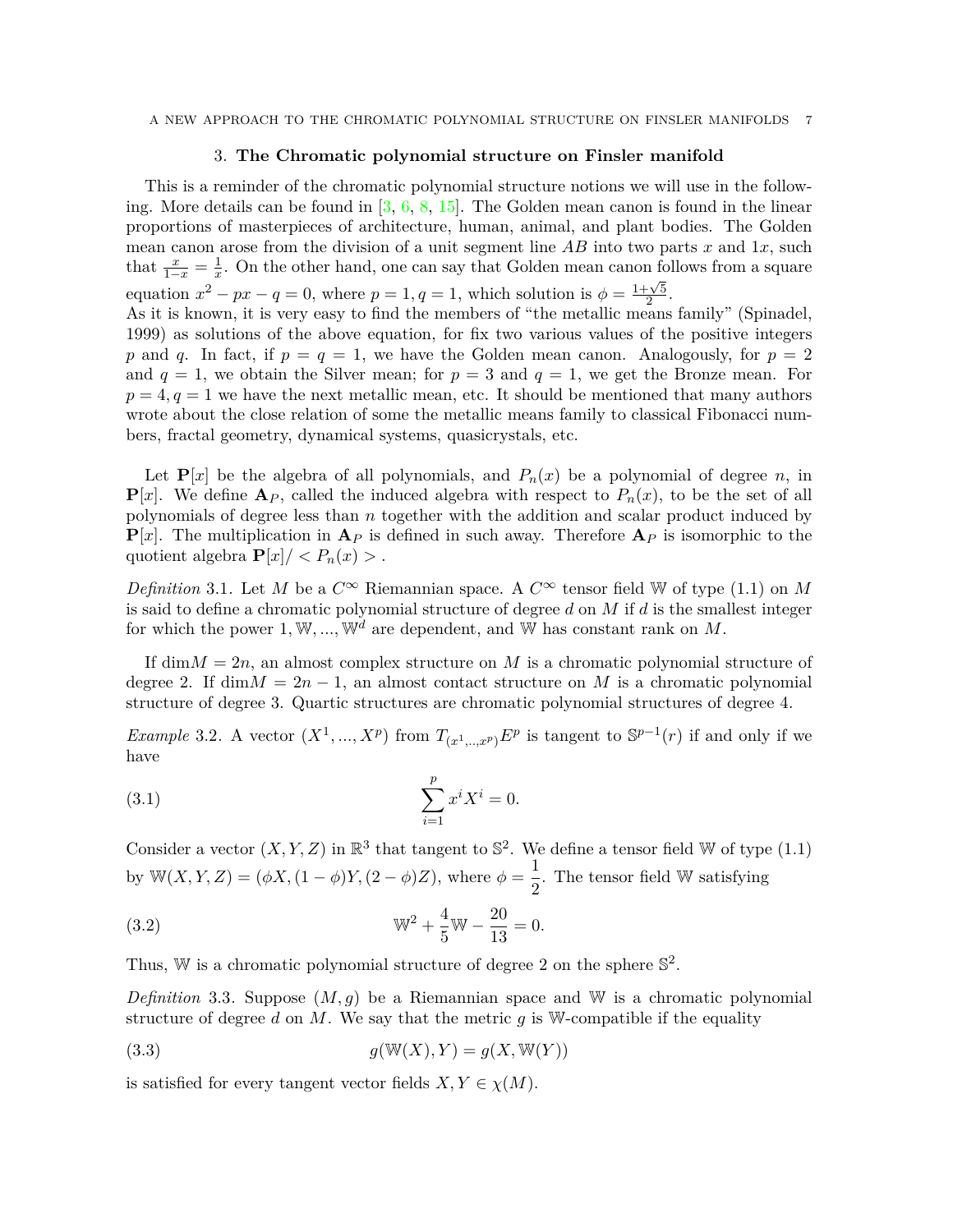*Definition* 3.4*.* A Riemannian space (*M, g*) endowed with a chromatic polynomial structure W of degree *d* so that the Riemannian metric *g* is W-compatible is named a chromatic polynomial Riemannian space of degree *d* and (*g,* W) is named a chromatic polynomial Riemannian structure of degree *d* on *M*.

*Proposition* 3.5. If  $(M, g_1, W_1)$  and  $(N, g_2, W_2)$  are two chromatic polynomial Riemannian spaces, then the product manifold  $M \times N$  admits a chromatic polynomial Riemannian structure.

*Proof.* We define the Riemannian metric *g* and  $(1, 1)$  tensor field W on  $M \times N$  by

(3.4) 
$$
g((X_1, Y_1), (X_2, Y_2)) = g_1(X_1, X_2)g_2(Y_1, Y_2)
$$

(3.5) 
$$
\mathbb{W}: T(M \times N) \longrightarrow T(M \times N)
$$

$$
\mathbb{W}(X,Y) = \mathbb{W}_1(X)\mathbb{W}_2(Y).
$$

The metric  $q$  is W-compatible.  $\Box$ 

*Definition* 3.6*.* Let (*g,* W) and (*g,* W*′* ) are tow systems of chromatic Polynomial Riemannian structure of degree *d* on Riemannian orbifold  $(M, g)$ . We say that  $(g, W)$  and  $(g, W')$  are equivalent or( (*g,* W) *∼<sup>P</sup>* (*g,* W*′* )) if and only if there exists a diffeomorphism *Q* : *TM −→ TM* such that:

1) For all  $m \in M$   $Q_m : T_mM \longrightarrow T_mM$  is a vector space isomorphism.  $2)$   $\forall m \in M$ ,  $\mathbb{W}_m = \mathbb{W}'_m$ o  $Q_m$ .

*Example* 3.7. Let the Lie group  $M = \mathbb{R}^2 \times \mathbb{R}$  where  $t \in \mathbb{R}$  acts on  $\mathbb{R}^2$  as  $\begin{bmatrix} e^t & 0 \\ 0 & e^{-t} \end{bmatrix}$  $0 \quad e^{-t}$ ] . Therefore multiplication is given by  $(x_1, y_1, t_1)(x_2, y_2, t_2) = (x_1 + e^{t_1}x_2, y_2 + e^{-t_1}y_2, t_1 + t_2)$  together with the left invariant Riemannian metric

(3.6) 
$$
ds^2 = e^{-2t}dx^2 + e^{2t}dy^2 + dt^2
$$

whenever  $X_1 = e^t \frac{\partial}{\partial x}$ ,  $X_2 = -e^{-t} \frac{\partial}{\partial y}$ ,  $X_3 = \frac{\partial}{\partial t}$  then  $(X_1, X_1) = e^{-2t}$ ,  $(X_2, X_2) = e^{2t}$ ,  $(X_3, X_3) =$ 1.

A *C<sup>∞</sup>* tensor field W such W(*X*1) = 3*X*1*,* W(*X*2) = *−*2*X*2*,* W(*X*3) = *−X*<sup>3</sup> of type (1*,* 1) on *M* define a polynomial Riemannian structure of degree 3 satisfying in W<sup>3</sup> *−* 7W *−* 6*I* = 0. Now consider another polynomial Riemannian structure of degree 3,  $\mathbb{W}'(X_1) = -3X_1, \mathbb{W}'(X_1) =$  $-4X_2$ , W<sup>*′*</sup>( $X_3$ ) =  $-X_3$  that is zero of  $\phi^3 + 8\phi^2 + 19\phi + 12I = 0$ .

Tow above polynomial Riemannian structures are equivalent. Because if the diffeomorphism  $Q: TM \longrightarrow TM$  is given by

$$
\begin{bmatrix} -1 & 0 & 0 \ 0 & 2 & 0 \ 0 & 0 & 1 \end{bmatrix}
$$
  
(or  $Q_m(X_1) = -X_1$ ,  $Q_m(X_2) = 2X_2$ ,  $Q_m(X_3) = X_3$ ) for all  $m \in M$ , then  $\mathbb{W}'_m = \mathbb{W}_m \circ Q_m$ .

3.1. **Some results of chromatic polynomial (metallic and golden) structures on Riemannian spaces.** In 2009 Hretcanu and Crasmareano introduce the golden structure on Riemannian manifolds  $[7]$  $[7]$ . Let p and q be non zero integer and that (the discriminate)  $R = p^2 - 4q$  is also not zero. The numbers  $\alpha$  and  $\beta$  be the zeros of the companion sequences as follows:  $A_n(p,q) = (\alpha^n - \beta^n)/(\alpha - \beta)$ , and  $B_n(p,q) = \alpha^n + \beta^n$ .

Therefore  $A_0 = 0, A_1 = 1, B_0 = 2$  and  $B_1 = p$ ; and the sequences, follow the recurrence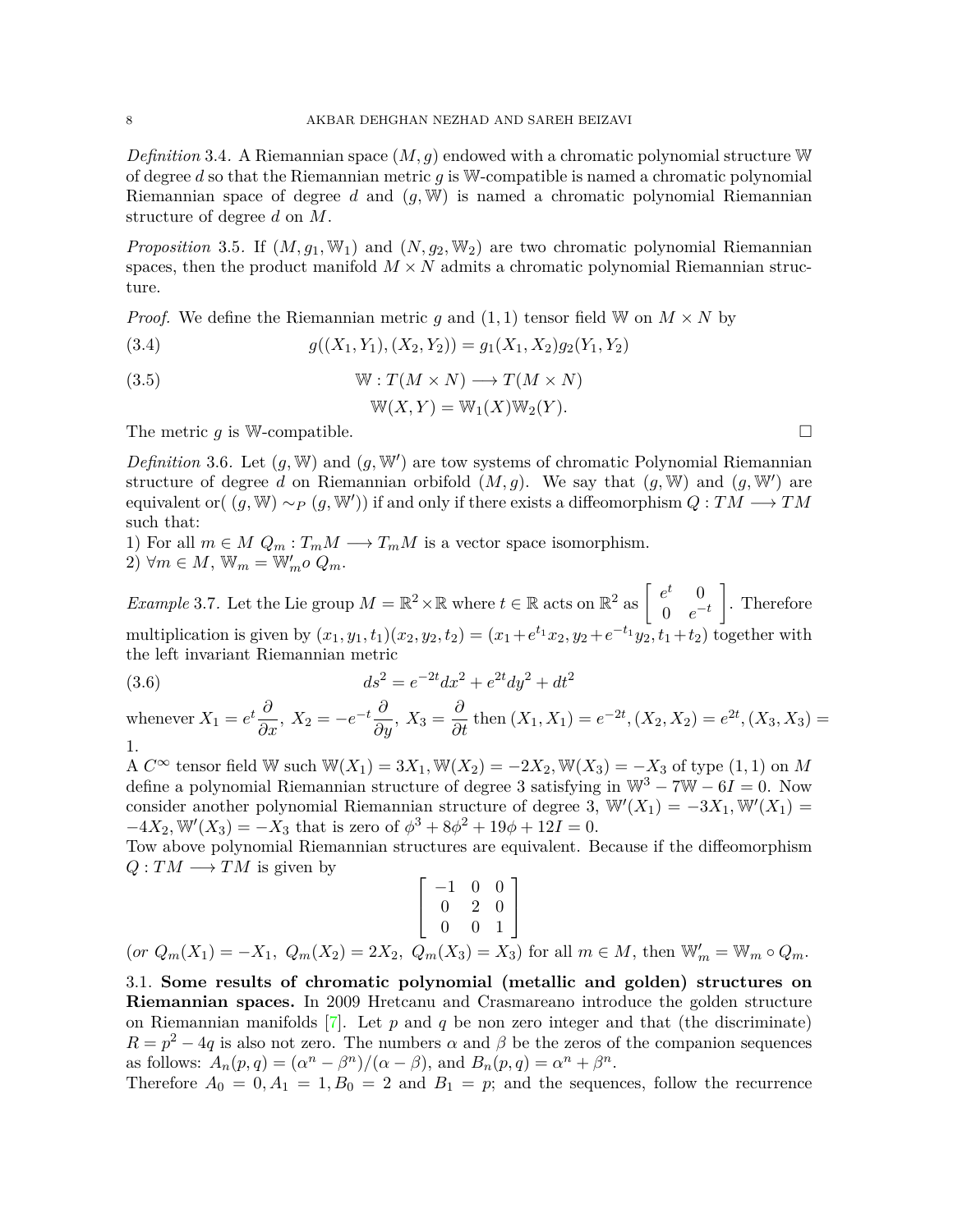relations given above. These sequences are both called Lucas sequences and the number in them are the generalized Lucas numbers.

*Remark* 3.8. If  $p = 1$  and  $q = -1$  or in other words *a* and *b* be the golden ratio, then  $A_n(p,q)$ and  $B_n(p,q)$  are the Fibonacci and Lucas sequences respectively, where the Fibonacci sequence is 011235*...* and the Lucas sequence is 21347*...* .

These sequences have many useful properties such as  $A_{2n} = A_n B_n$  and if p is an odd prime, then *p* divides  $A_{p-(R/p)}$  is  $(R/p)$  is the Legendre symbol.

*Remark* 3.9. If  $p = 1$  and  $q = -1$  then an  $(1, 1)$  tensor field W that, is the zero of the polynomial structure *x* <sup>2</sup> *− px* + *q* be a golden structure. Therefore, a golden structure is a polynomial structure of degree 2.

*Definition* 3.10*.* A chromatic polynomial structure on a Riemannian manifold *M* is called a metallic structure if it is determined by an  $(1, 1)$  tensor field  $P$  which satisfies the equation

$$
(3.7) \t\t\t W^2 = pW + qI
$$

where p, q are positive integers and I is the identity operator on the Lie algebra  $\mathfrak{X}(M)$  of the vector fields on *M*.

*Example* 3.11. A vector  $(X^1, ..., X^p)$  from  $T_{(x^1, ..., x^p)}E^p$  is tangent to  $\mathbb{S}^{p-1}(r)$  if and only if we have

(3.8) 
$$
\sum_{i=1}^{p} x^{i} X^{i} = 0.
$$

The tangent space at the point  $m = (m_1, m_2, m_3) \in \mathbb{S}^2$  is given by

$$
T_m S^2 \cong \{ (\frac{-m_2}{m_1}v - \frac{m_3}{m_1}w, v, w) \mid v, w \in \mathbb{R} \}
$$

where  $\mathbb{S}^2$  is the unit sphere. Now suppose  $X = \left(\frac{-m_2}{m_1}\right)$  $\frac{m_2}{m_1}v - \frac{m_3}{m_1}$ *m*<sup>1</sup> *w*, *v*, *w*) and  $Y = \left(\frac{-m_2}{\sigma}\right)$  $\frac{m_2}{m_1}v'$ *m*<sup>3</sup>  $\frac{m_3}{m_1}$  *w'*, *v'*, *w'*) be two independent vectors in  $T_m$  <sup>S2</sup>. We can define a polynomial structure of degree 2 on  $\mathbb{S}^2$  by a (1,1) tensor field  $\mathbb{W}(X) = \lambda X$  and  $\mathbb{W}(Y) = (2 - \lambda)Y$  where  $\lambda$  is an arbitrary scaler. Its polynomial is  $\mathbb{W}^2 - 2\mathbb{W} - (\lambda^2 - 2\lambda)I = 0$ . A (1,1) tensor field *P* that given by  $\mathbb{W}(X) = -X - Y$  and  $\mathbb{W}(Y) = X - Y$  satisfies in  $\mathbb{W}^2 + 2\mathbb{W} + 2I = 0$ . It is another example of polynomial structure on the sphere  $\mathbb{S}^2$ .

Consider two Riemannian spaces *M* and *N*. Suppose  $(q_1, W)$  is a golden Riemannian structure on M. If  $f : M \longrightarrow N$  is a diffeomorphism, then N admits a golden Riemannian structure induces by  $f$ . For its to hold, we define a Riemannian metric  $g_2$  and the golden structure  $\mathbb{W}_2$  on  $N$  by

(3.9) 
$$
g_2(X,Y) := g_1(f_*^{-1}X, f_*^{-1}Y)
$$

(3.10) W<sup>2</sup> : *T N −→ T N*

$$
Y' \longmapsto f_*(\mathbb{W}(f_*^{-1}Y'))
$$

the Riemannian metric  $g_2$  is  $\mathbb{W}_2$ -compatible.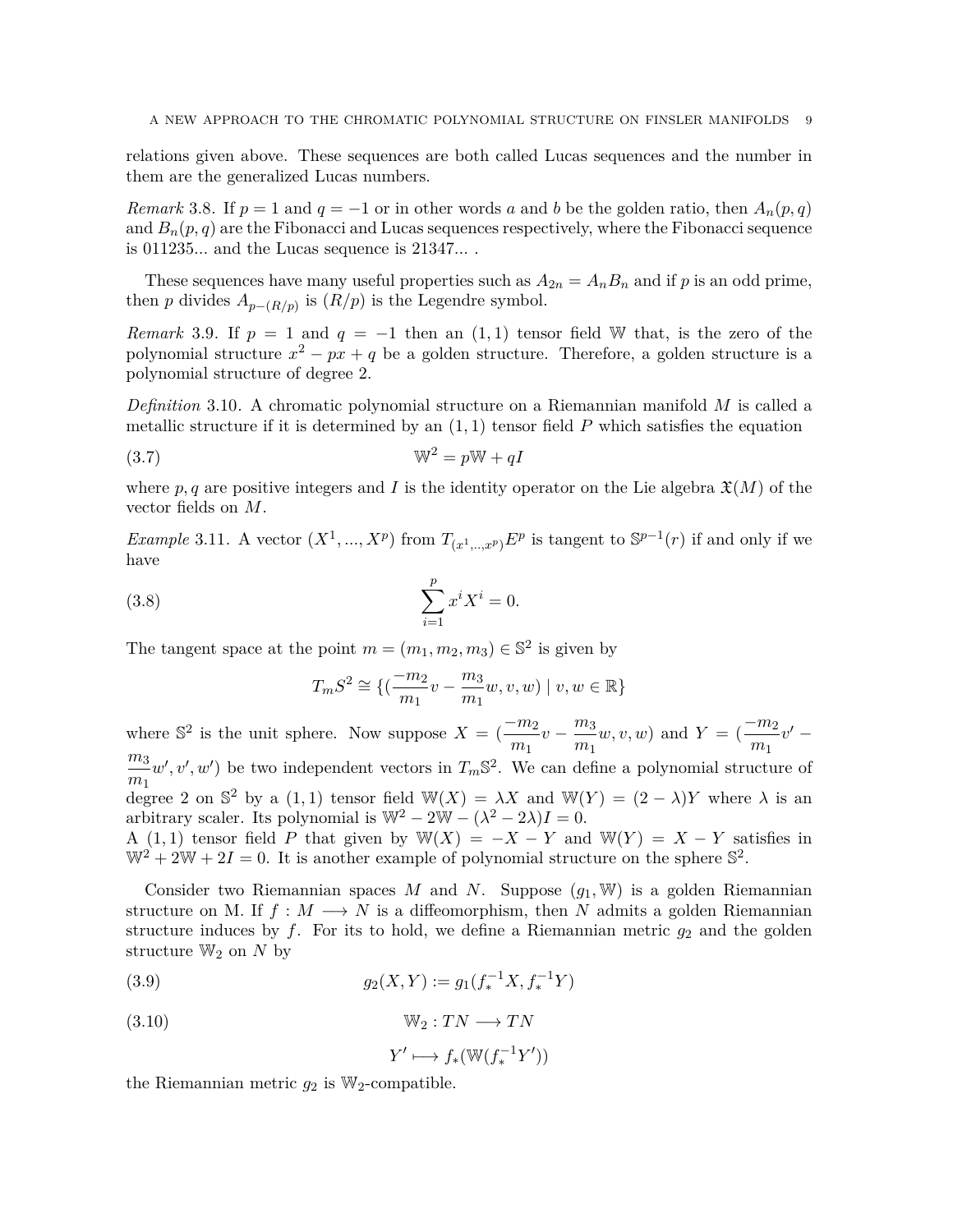*Definition* 3.12*.* let (*g,* W) and (*g,* W*′* ) are two systems of golden Riemannian structure on Riemannian space  $(M, g)$ . We say that  $(g, W)$  and  $(g, W')$  are equivalent or(  $(g, W) \sim_G$  $(g, \mathbb{W}')$  if and only if there exists a diffeomorphism  $Q: TM \longrightarrow TM$  such that: 1) For all  $m \in M$ , the  $Q_m: T_mM \longrightarrow T_mM$  is a vector space isomorphism.

2)  $\forall m \in M$ , we have  $\mathbb{W}_m = \mathbb{W}'_m o Q_m$ .

*Proposition* 3.13. Let W be a golden structure on a Riemannian space  $(M, g)$ . If  $Q = \lambda I$  and  $W' = W \circ Q = -(1 + \lambda)I$ , then  $(g, W) \sim_G (g, W')$ , (where  $\lambda$  is a scaler).

*Proposition* 3.14*.* Suppose (*g,* W) is a golden Riemannian structure on Riemannian manifold space M and the diffeomorphism  $Q: TM \longrightarrow TM$  satisfies in the following condition: 1)  $(\mathbb{W}_m \circ Q_m) - (\mathbb{W}_m \circ Q_m)^{-1} = I$ 2)  $g(\mathbb{W}_m(X), Q_m(Y)) = g(Q_m(X), \mathbb{W}_m(Y)), \text{ for } (X, Y) \in \chi(M)$ then  $(g, \mathbb{W}) \sim_G (g, \mathbb{W} \circ Q)$ .

*Proof.* Suppose that  $\tilde{W}_m$  and  $\tilde{Q}_m$  are the matrix associate the linear transformation  $W_m$ and  $Q_m$  for all  $m \in M$ . If  $\widetilde{\mathbb{W}}_m \widetilde{Q}_m - (\widetilde{\mathbb{W}}_m \widetilde{Q}_m)^{-1} = I$ , then  $\widetilde{\mathbb{W}}_m \widetilde{Q}_m \widetilde{\mathbb{W}}_m = \widetilde{\mathbb{W}}_m + I \widetilde{Q}_m^{-1}$ . Therefore  $(\tilde{W}_m \tilde{Q}_m)^2 = \tilde{W}_m \tilde{Q}_m + I$ . Since  $g(X, W_m Q_m(Y)) = g(W_m(X), Q_m(Y))$  and  $g(\mathbb{W}_m Q_m(X), Y) = g(Q_m(X), \mathbb{W}_m(Y))$ . Therefore, *g* is ( $\mathbb{W} \circ Q$ )-compatible. □

*Definition* 3.15. The Fibonacci sequence's initial terms are  $F_0 = 0$  and  $F_1 = 1$ , with  $F_n =$  $F_{n-1} + F_{n-2}$  for  $n \ge 2$ . The polynomial  $\mathbb{G}_n(x) = x^n - F_n x - F_{n-1}$  ( $F_n$  is the Fibonacci sequence) is called a generalized golden polynomial of degree *n*.

*Proposition* 3.16. The generalized golden polynomial  $\mathbb{G}_n(x)$  is decomposed as follows:

$$
\mathbb{G}_n(x) = \mathbb{G}_2(x) \left( \sum_{i=0}^{n-2} F_i x^{n-i-2} \right)
$$

where  $\mathbb{G}_2(x)$  is the golden polynomial.

*Proof.* The main basic idea of the proof is to take mathematical induction and the above definition.  $\Box$ 

*Definition* 3.17*.* [\[14](#page-15-14)] A P-structure on a differentiable Riemannian manifold space *M* of dimension *n* is a tensor field  $\mathbb{P}$  of type (1.1) satisfying  $\mathbb{P}^3 - \mathbb{P} = 0$  on *M*.

*Proposition* 3.18*.* If there exists a P-structure of rank  $(n-1)$ , then there exists a polynomial Riemannian orbifold structure of degree *≤* 3 on M.

*Proof.* It is sufficient to show that, if there exists a P-structure of rank  $(n-1)$ , then there exists a Riemannian metric *g* such that  $g(\mathbb{P}X, Y) = g(X, \mathbb{P}Y)$ .

Suppose there exists a P-structure of rank  $(n-1)$ . We define, the operators L and T respectively by

(3.11) L = *−*P 2

(3.12) T = P <sup>2</sup> *− I.*

Thus  $\mathbb{L} + \mathbb{T} = -I$ . We denote two types of distributions corresponding to  $\mathbb{L}$  and  $\mathbb{T}$  by  $D_{\mathbb{L}}$ and  $D_{\mathbb{T}}$  corresponding to  $\mathbb{L}$  and  $\mathbb{T}$  respectively.

Consider the mutually orthogonal unit vectors in  $D_{\mathbb{L}}$  and  $D_{\mathbb{L}}$ . Let  $e^i_X$ , for  $X, Y, Z, ...$ 1, 2, 3, ....*r* be the mutually orthogonal unit vectors in  $D_{\mathbb{L}}$  and  $e_x^i$  for  $x, y, z, ... = r + 1, r +$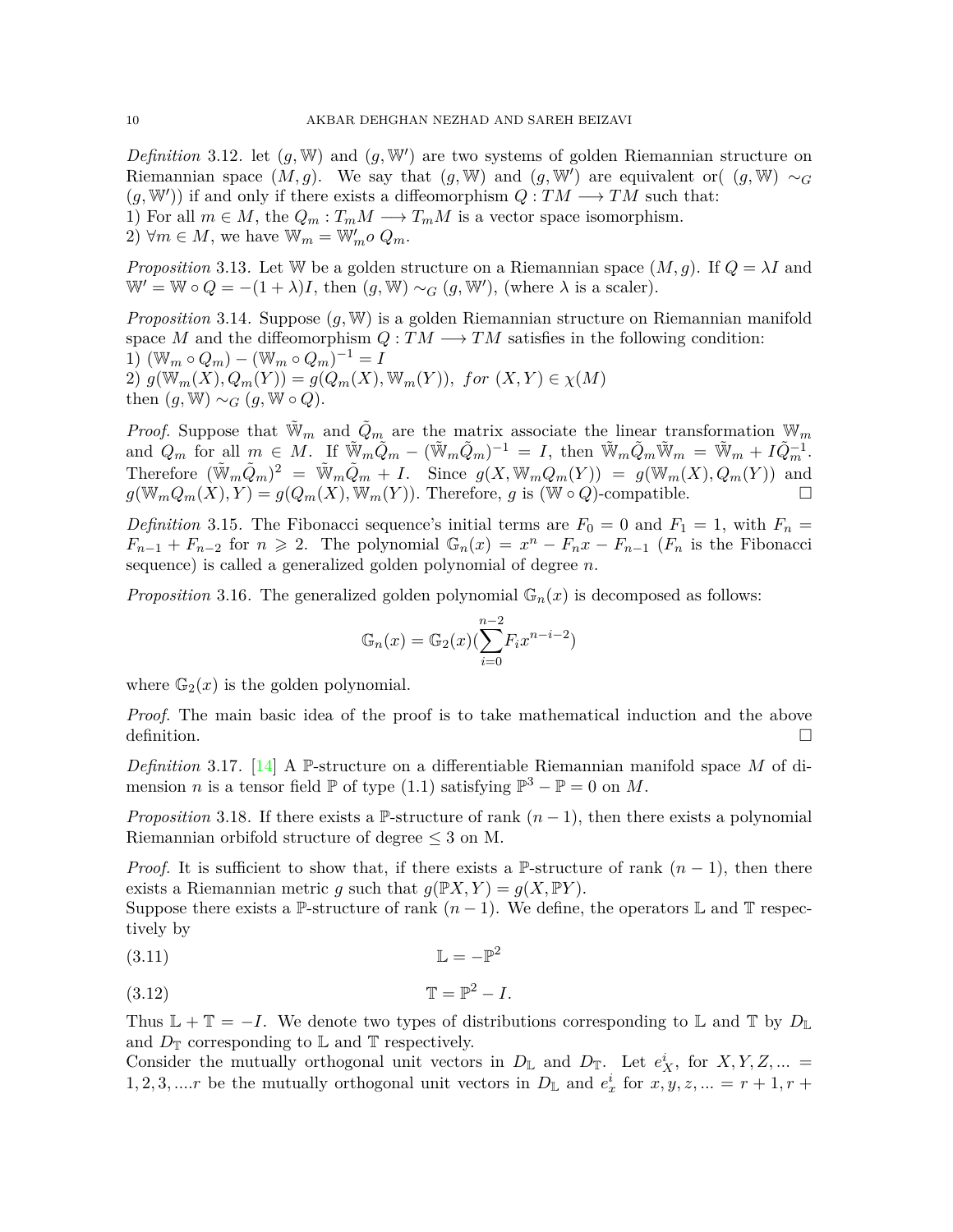2, ..., *n* be the mutually orthogonal unit vectors in  $D_{\mathbb{T}}$ . Let the local co-ordinates of  $\mathbb{P}$  and  $\mathbb{T}$ respectively be  $\mathbb{P}_j^i$  and  $\mathbb{T}_j^i$ . Since  $\mathbb{PT}=0$  or in local co-ordinates

$$
\mathbb{P}_j^i \mathbb{T}_k^j = 0
$$

multiplying by  $e^k_x$  we find

(3.14) 
$$
\mathbb{P}_j^i \mathbb{T}_k^j e_x^k = 0 \Rightarrow \mathbb{P}_j^i (\mathbb{T}_k^j e_x^k) = 0 \Rightarrow \mathbb{P}_j^i e_x^j = 0.
$$

Thus we have

 $(3.15)$  $i_j e_x^j = 0.$ 

We denote by  $\{\eta^X_h, \eta^x_h\}$  the matrix inverse to  $\{e^i_X, e^i_x\}$ , then  $\eta^X_h$  and  $\eta^x_h$  are both components of linearly independent covariant vectors. Similarly, as  $\mathbb{TP} = 0$ , we have

$$
\mathbb{P}_j^i \eta_i^x = 0.
$$

Define a tensor field of type (0*,* 2) by

(3.17) 
$$
h_{ji} = \eta_j^X \eta_i^X + \eta_j^x \eta_i^x
$$

where the repeated index *X* or *x* do not represent the summation. Then  $h_{ji}$  is well defined and it is a Riemannian metric on  $M$  such that

(3.18) 
$$
\eta_j^X = h_{ji} e_x^i \text{ and } \eta_j^x = h_{ji} e_x^i.
$$

Now define *g* by

(3.19) 
$$
g_{ji} = \frac{1}{2} [h_{ji} + P_j^t P_i^s h_{ts} + \eta_j^x \eta_i^x].
$$

Then  $g$  is Riemannian metric on  $M$  such that  $(3.3)$  $(3.3)$  is valid. □

*Corollary* 3.19*.* If in a Riemannian space *M* of dimension *n*, there exists an almost Lorentzian paracontact structure  $(\mathbb{P}, u, \omega)$  then there exist a Riemannian metric *g* such that *g* is  $\mathbb{P}$ compatible.

*Proof.* Use [[14\]](#page-15-14) and the previous Proposition. □

*Corollary* 3.20. If the Riemannian space M admits an almost product structure  $\mathbb{P}$ , then there exists a Riemannian metric *g* such that,  $(g, \mathbb{P})$  is a polynomial Riemannian structure of degree *≤* 2.

*Remark* 3.21. The polynomial relation  $~\sim_{\mathbb{P}}$  is an equivalence relation.

*Definition* 3.22*.* [[16](#page-15-15)] An *f*-structure on a differentiable manifold *M* of dimension *n* is a tensor field *f* of type  $(1.1)$  satisfying  $f^3 + f = 0$  on *M*.

*Proposition* 3.23. Suppose  $(M, g)$  be a connected Riemannian manifold space and the  $(1.1)$ tensor field *P* is a *f*-structure on *M* such that *g* is P-compatible. If the diffeomorphism  $Q: TM \longrightarrow TM$  satisfies in the following conditions:

1) (P *◦ Q*) be an almost complex structure on *M*.  $2)$   $g(\mathbb{P}_m(X), Q_m(Y)) = g(Q_m(X), \mathbb{P}_m(Y)) \quad \forall X, Y \in \chi(M),$ then  $(g, \mathbb{P}) \sim_P (g, \mathbb{P} \circ Q)$ .

*Proof.* If  $\mathbb P$  is a tensor field of type  $(1,1)$  on *M* satisfying  $\mathbb P^3 + \mathbb P = 0$ , then the function from *M* to the integers assigning to *x* the rank of  $\mathbb{P}(x)$  is continuous. In particular, the rank of  $\mathbb{P}$ is automatically constant on the components of  $M$ .  $\Box$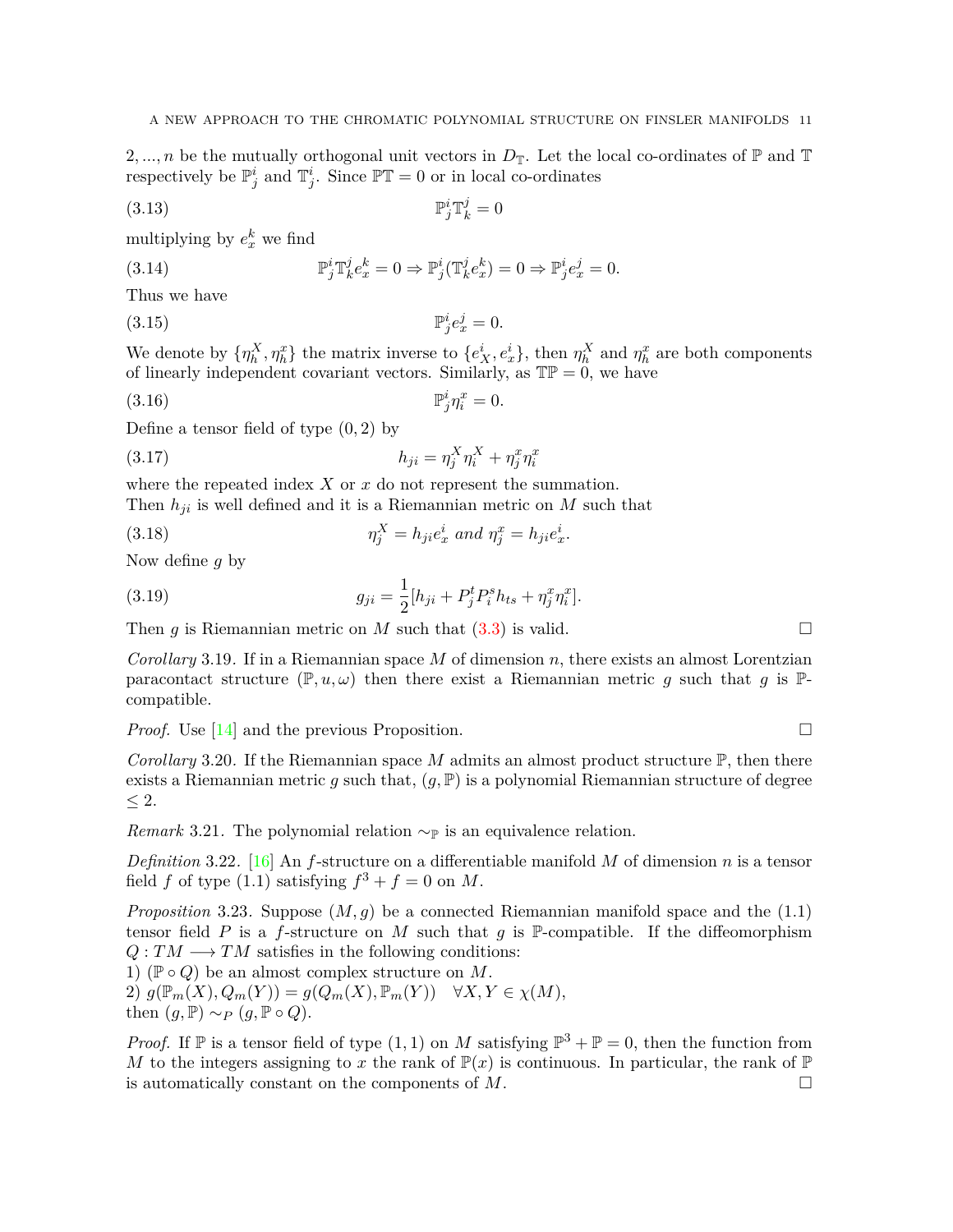Being given any polynomial with real coefficients  $\mathcal{P}(x) = a_m x^m + \dots + a_2 x^2 + a_1 x$  with  $a_1 \neq 0$ , the set of *f* in  $Hom(TM, TM)$  satisfying  $P(f) = 0$  behaves quite similarly.

3.2. **The golden structure on Finsler manifold space.** In [\[13](#page-15-7)] Peyghan and Tayebi define the new almost complex structure and found that it is a complex structure if and only if the Finsler metric  $F$  is of scalar flag curvature.

Following the research works of Tayebi et al., we are studying these structures on Finsler manifolds. We also will obtain a condition of the integrability of the golden structure on the Finsler manifold. Let us define the polynomial structures of degree *r* on a manifold *M* with Finsler metric *F*.

*Definition* 3.24*.* ([[4\]](#page-15-3)) Let *M* be a manifold with Finsler metric  $F: TM \longrightarrow [0,\infty)$ . The polynomial structures of degree *r* are the tensor fields  $\hat{J}$  of type (1.1), on tangent bundle  $TM$ , i.e.  $\hat{J}: T(TM^0) \longrightarrow T(TM^0)$  such that *r* is the smallest integer which  $\hat{J}^r, \hat{J}^{r-1}, \ldots, \hat{J}, Id$ are linearly independent. Let  $(M, F)$  be a Finsler manifold endowed with the polynomial structure  $\hat{J}$  and  $\mathbf{g}_y$  be a fundamental tensor of type  $(0, 2)$ . A Finsler metric F is compatible with  $\hat{J}$  if it satisfies,

(3.20) 
$$
\mathbf{g}_y(\hat{J}X,Y) = \mathbf{g}_y(X,\hat{J}Y), \ \forall X,Y \in T(TM^0).
$$

*Definition* 3.25. Let  $(M, F)$  be a Finsler manifold and let  $(TM, \hat{J})$  be a golden manifold, i.e.  $\hat{J}^2 = \hat{J} + Id$ . We say that  $(F, \hat{J})$  is an almost golden Finsler structure on *TM* if,

(3.21) 
$$
\mathbf{g}_y(\hat{J}X,Y) = \mathbf{g}_y(X,\hat{J}Y), \ \forall X,Y \in T(TM^0).
$$

In this case, triple  $(M, \hat{J}, F)$  is called an almost golden Finsler manifold.

It can be proved that the condition [3.21](#page-11-0) is equivalent to the following condition:

<span id="page-11-0"></span>
$$
\mathbf{g}_y(\hat{\phi}X,\hat{J}Y) = \mathbf{g}_y(\hat{J}^2X,Y) = \mathbf{g}_y((\hat{J}+I)X,Y) = \mathbf{g}_y(\hat{J}X,Y) + \mathbf{g}_y(X,Y).
$$

Also, if triple  $(M, \hat{P}, F)$  is a product Finsler manifold, i.e.  $\hat{P}^2 = Id$  the condition [3.21](#page-11-0) is equivalent to:

(3.22) 
$$
\mathbf{g}_y(\hat{P}X, \hat{P}Y) = \mathbf{g}_y(X, \hat{P}\hat{P}Y) = \mathbf{g}_y(X, \hat{P}^2Y) = \mathbf{g}_y(X, Y), \ \forall X, Y \in T(TM^0).
$$

Similar to what has been proved in the smooth manifolds(see  $[3]$  $[3]$  $[3]$ ). It can be shown that the golden structure and the product structure on tangent bundle  $\overline{TM}^0$ , are related to each other by the following Lemma:

*Lemma* 3.26*.* ([[4](#page-15-3)]) Let  $(M, F)$  be a Finsler manifold.

i. A product structure  $\hat{P}$  on  $TM^0$  induces a golden structure as follows:

(3.23) 
$$
\hat{\phi}_{\hat{P}} = \frac{1}{2}(I + \sqrt{5}\hat{P}).
$$

We have:  $\hat{J}^2 = \hat{J} + I$ , which yields  $\hat{J} = \frac{1+\sqrt{5}}{2} = \frac{1}{2}$  $rac{1}{2}(I +$  $\sqrt{5}I) = \frac{1}{2}(I +$ *√* 5  $\sqrt{I}$ ) =  $\frac{1}{2}(I +$ *√* 5*P*ˆ)*.*

ii. A golden structure  $\hat{J}$  on  $TM^0$  induces a product structure as follows:

(3.24) 
$$
\hat{P}_{\hat{J}} = \frac{1}{\sqrt{5}} (2\hat{J} - I).
$$

By direct calculations of the previous proof, also this equation can be proved.

As a direct consequence of the above lemma, the following proposition can be considered.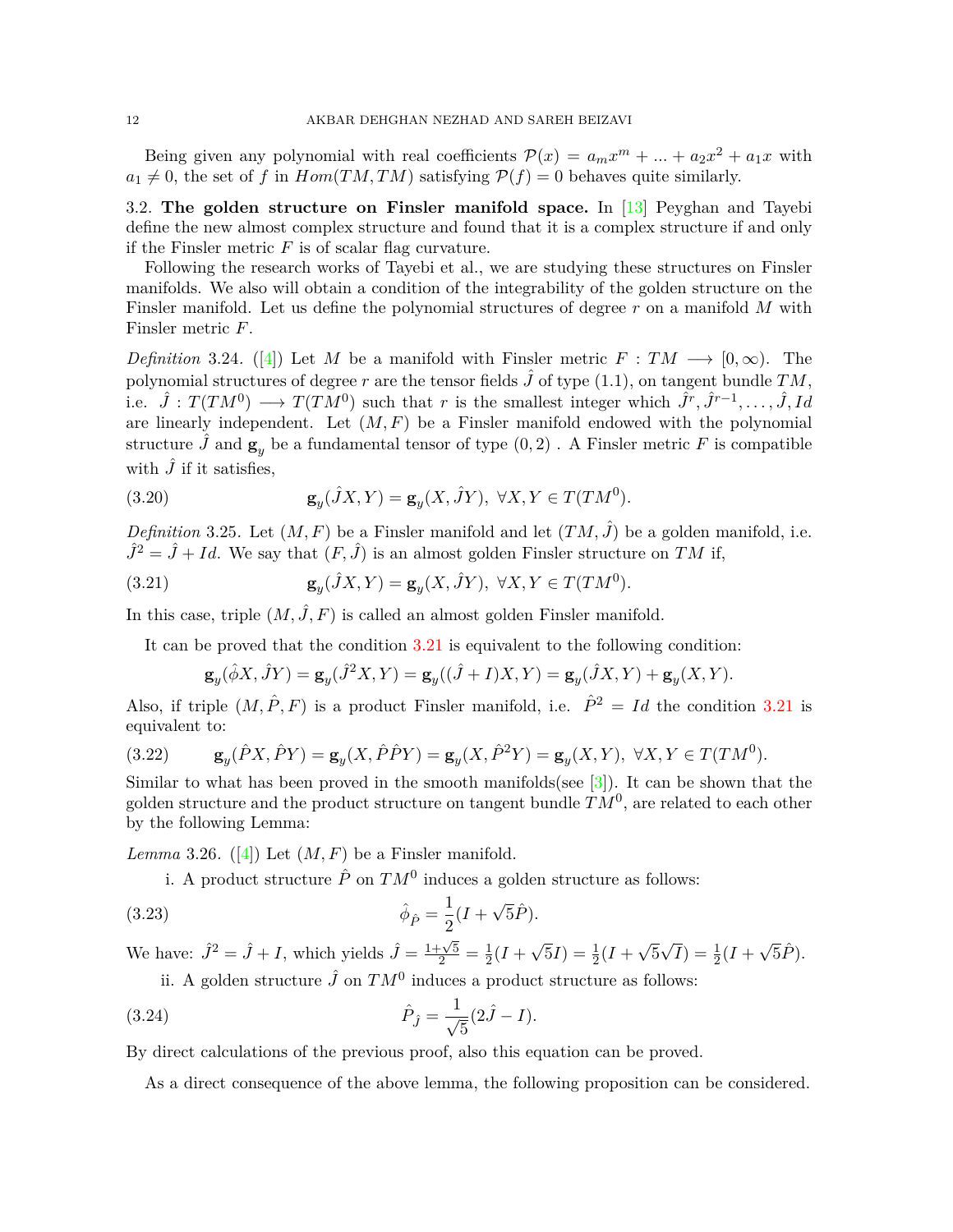*Proposition* 3.27. ([\[4\]](#page-15-3)) Let  $(M, \hat{J}, F)$  be an almost golden Finsler manifold. Then

(3.25) 
$$
N_{\hat{P}_{j}}(X,Y) = \frac{4}{5}N_{j}(X,Y), \quad \forall X, Y \in T(TM^{0}).
$$

As mentioned before, a polynomial structure *J* is integrable if the Nijenhuis tensor *N<sup>J</sup>* vanishes. In this section, this condition of integrability for almost golden Finsler manifold is studied.

Suppose *M* is a manifold with a Finsler metric *F*. We define an almost golden structure on the slit tangent bundle and find it is a golden structure if and only if the manifold *M* has zero flag curvature.

Using the horizontal-vertical decomposition, we consider the linear map  $\hat{J}$  :  $\chi(TM^0) \longrightarrow$  $\chi(TM^0)$  by setting :

(3.26) 
$$
\hat{\phi}\left(\frac{\delta}{\delta x^{i}}\right) = \frac{1}{2}\left(\frac{\delta}{\delta x^{i}} + \sqrt{5}\frac{\partial}{\partial y^{i}}\right) \hat{\phi}\left(\frac{\partial}{\partial y^{i}}\right) = \frac{1}{2}\left(\frac{\partial}{\partial y^{i}} + \sqrt{5}\frac{\delta}{\delta x^{i}}\right)
$$

for  $i = 1, ..., n$ . It is easy to show that the golden structure  $\hat{J}$  is compatible with the Sasaki metric  $\tilde{q}$ .

<span id="page-12-0"></span>*Lemma* 3.28*.* The structure *J* with the definition of:

(3.27) 
$$
J(\frac{\delta}{\delta x^i}) = A \frac{\delta}{\delta x^i} + B \frac{\partial}{\partial y^i}, \ J(\frac{\partial}{\partial y^i}) = C \frac{\delta}{\delta x^i} + D \frac{\partial}{\partial y^i},
$$

is a golden structure if and only if the following relation to be establish

$$
A^2 - A + BC = 1, A + D = 1, D^2 - D + BC = 1.
$$

Now we prove that the almost golden structure  $\hat{J}$  is compatible with the general metric  $\hat{g}$ if we have  $c_2 = c_1/F^2$  and  $c_3 = 0$ . For this purpose, we modify  $\hat{J}$  to a  $\chi(TM^0)$ -linear map given in the basis  $(\frac{\delta}{\delta x^i}, \frac{\partial}{\partial y^i})$  as follows:

(3.28) 
$$
\hat{\phi}(\frac{\delta}{\delta x^i}) = (\alpha_1 \delta_i^k + \beta_1 y_i y^k) \frac{\delta}{\delta x^k} + (\alpha_2 \delta_i^k + \beta_2 y_i y^k) \frac{\partial}{\partial y^k},
$$

(3.29) 
$$
\hat{\phi}(\frac{\partial}{\partial y^i}) = (\alpha_3 \delta_i^k + \beta_3 y_i y^k) \frac{\delta}{\delta x^k} + (\alpha_4 \delta_i^k + \beta_4 y_i y^k) \frac{\partial}{\partial y^k},
$$

where  $\alpha_i, \beta_i$  for  $i = 1, \dots 4$  are functions on  $TM^0$  to be determined. Then lemma [3.28](#page-12-0) can be lead to  $\alpha_1 = \alpha_4, \beta_1 = \beta_4$  and  $\alpha_2 = \alpha_3, \beta_2 = \beta_3$  and also

<span id="page-12-1"></span>(3.30) 
$$
\begin{cases} \alpha_1 + 1 = \alpha_1^2 + \alpha_2^2 \\ \alpha_2 = 2\alpha_1\alpha_2 \end{cases} \begin{cases} \beta_1 = 2\alpha_1\beta_1 + 2\alpha_2\beta_2 + F^2(\beta_1^2 + \beta_2^2) \\ \beta_2 = 2\alpha_1\beta_2 + 2\alpha_2\beta_1 + F^2(2\beta_1\beta_2) \end{cases}
$$

by solving of the system of Eqs [\(3.30](#page-12-1)), the following equations can be written as:

<span id="page-12-2"></span>
$$
\alpha_1 = \frac{1}{2}, \ \alpha_2 = \pm \frac{\sqrt{5}}{2}, \ \beta_1 = \beta_2 = 0.
$$

Also the condition of  $\hat{g}(\hat{\phi}(X), Y) = \hat{g}(X, \hat{\phi}(Y))$ , gives

(3.31) 
$$
c_1 = c_2 F^2, \ \beta_2 c_1 = \beta_2 c_3 + F^2(\alpha_2 c_3 + \beta_2 c_2).
$$

By solving of the system of Eqs.  $(3.31)$  $(3.31)$ , the coefficients  $C_2$  and  $C_3$  can be written as seen below:

(3.32) 
$$
c_2 = \frac{c_1}{F^2}, \ c_3 = 0.
$$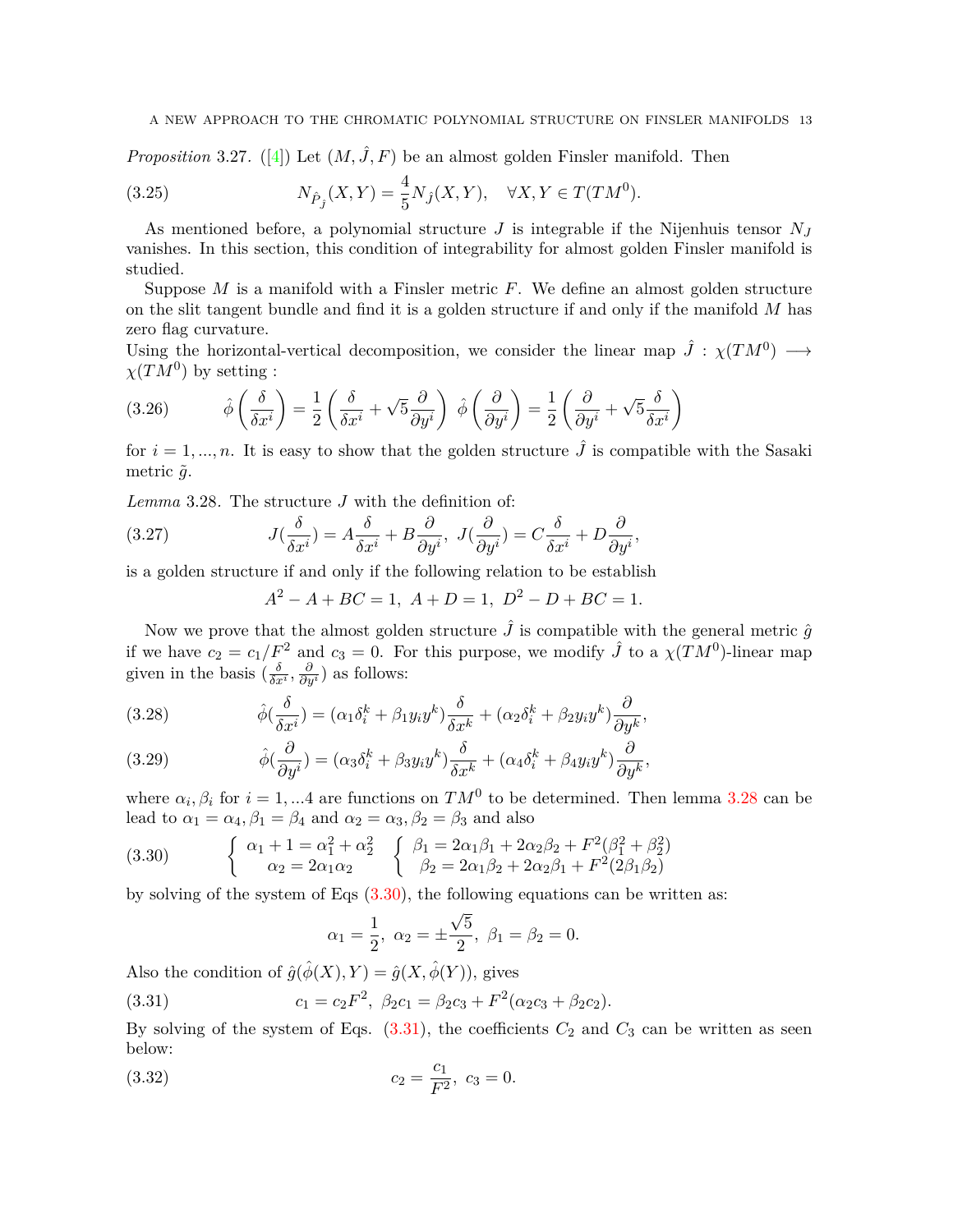Now, we can write the almost golden structure  $\hat{\phi}$  and the general metric  $\hat{g}$  as follows:

(3.33) 
$$
\hat{\phi}\left(\frac{\delta}{\delta x^{i}}\right) = \frac{1}{2}\delta_{i}^{k}\frac{\delta}{\delta x^{k}} \pm \frac{\sqrt{5}}{2}\delta_{i}^{k}\frac{\partial}{\partial y^{k}},
$$

(3.34) 
$$
\hat{\phi}(\frac{\partial}{\partial y^i}) = \frac{1}{2} \delta_i^k \frac{\partial}{\partial y^k} \pm \frac{\sqrt{5}}{2} \delta_i^k \frac{\delta}{\delta x^k}
$$

and

(3.35) 
$$
\hat{g}(x,y) = c_1 g_{ij} dx^i \otimes dx^j + c_1 g_{ij} \delta y^i \otimes \delta y^j + c_2 g_{ij} dx^i \otimes \delta y^j.
$$

Hence,  $(TM^0, \hat{g}, \hat{\phi})$  is an almost golden manifold.

*Lemma* 3.29. The Nijenhuis tensor field of the almost golden structure  $\hat{\phi}$  on tangent bundle *TM* for  $\frac{\partial}{\partial y^i}|_y \in V_yTM$  and  $\frac{\delta}{\delta x^i}|_y \in \mathcal{H}_yTM$  is given by the following:

<span id="page-13-0"></span>
$$
(3.36) \quad N_{\hat{\phi}}\left(\frac{\delta}{\delta x^{i}},\frac{\delta}{\delta x^{j}}\right) = \left[\hat{\phi}\frac{\delta}{\delta x^{i}},\hat{\phi}\frac{\delta}{\delta x^{j}}\right] + \hat{\phi}^{2}\left[\frac{\delta}{\delta x^{i}},\frac{\delta}{\delta x^{j}}\right] - \hat{\phi}\left[\hat{\phi}\frac{\delta}{\delta x^{i}},\frac{\delta}{\delta x^{j}}\right] - \hat{\phi}\left[\frac{\delta}{\delta x^{i}},\hat{\phi}\frac{\delta}{\delta x^{j}}\right]
$$
\n
$$
= \left[\frac{1}{2}\left(\frac{\delta}{\delta x^{i}} + \sqrt{5}\frac{\partial}{\partial y^{i}}\right),\frac{1}{2}\left(\frac{\delta}{\delta x^{j}} + \sqrt{5}\frac{\partial}{\partial y^{j}}\right)\right] + \hat{\phi}\left[\frac{\delta}{\delta x^{i}},\frac{\delta}{\delta x^{j}}\right] + \left[\frac{\delta}{\delta x^{i}},\frac{\delta}{\delta x^{j}}\right]
$$
\n
$$
- \hat{\phi}\left[\frac{1}{2}\left(\frac{\delta}{\delta x^{i}} + \sqrt{5}\frac{\partial}{\partial y^{i}}\right),\frac{\delta}{\delta x^{j}}\right] - \hat{\phi}\left[\frac{\delta}{\delta x^{i}},\frac{1}{2}\left(\frac{\delta}{\delta x^{j}} + \sqrt{5}\frac{\partial}{\partial y^{j}}\right)\right] = \frac{1}{4}\left[\frac{\delta}{\delta x^{i}},\frac{\delta}{\delta x^{j}}\right]
$$
\n
$$
+ \frac{\sqrt{5}}{4}\left[\frac{\delta}{\delta x^{i}},\frac{\partial}{\partial y^{j}}\right] + \frac{\sqrt{5}}{4}\left[\frac{\partial}{\partial y^{j}},\frac{\delta}{\delta x^{j}}\right] + \frac{5}{4}\left[\frac{\partial}{\partial y^{i}},\frac{\partial}{\partial y^{j}}\right] + \hat{\phi}\left[\frac{\delta}{\delta x^{i}},\frac{\delta}{\delta x^{j}}\right] + \left[\frac{\delta}{\delta x^{i}},\frac{\delta}{\delta x^{j}}\right]
$$
\n
$$
- \frac{1}{2}\hat{\phi}\left[\frac{\delta}{\delta x^{i}},\frac{\delta}{\delta x^{j}}\right] - \frac{\sqrt{5}}{2}\hat{\phi}\left[\frac{\partial}{\partial y^{j}},\frac{\delta}{\delta x^{j}}\right]
$$

<span id="page-13-2"></span><span id="page-13-1"></span>(3.38) 
$$
N_{\hat{\phi}}\left(\frac{\partial}{\partial y^i}, \frac{\delta}{\delta x^j}\right) = \frac{5}{4}R^k_{ij}\frac{\partial}{\partial y^k},
$$

<span id="page-13-3"></span>(3.39) 
$$
N_{\hat{\phi}}\left(\frac{\partial}{\partial y^i}, \frac{\partial}{\partial y^j}\right) = -\frac{5}{4}R^k_{\ ij}\frac{\partial}{\partial y^k},
$$

where  $R_{ij}^k = \frac{1}{3}$ 3  $\begin{cases} \frac{\partial R^{k}_{i}}{\partial y^{j}} - \frac{\partial R^{k}_{j}}{\partial y^{i}} \end{cases}$  $\left\{\right.$  Thus,  $R_i^k = 0$  if and only if  $R_{ij}^k = 0$ . This is just the condition for  $(M, F)$  to have zero flag curvature. Then we have the follow Theorem:

*Proposition* 3.30. The almost golden structure  $\hat{\phi}$  on manifold *M* with Finsler metric *F* :  $TM \longrightarrow [0, \infty)$  is integrable if and only if  $(M, F)$  has zero flag curvature.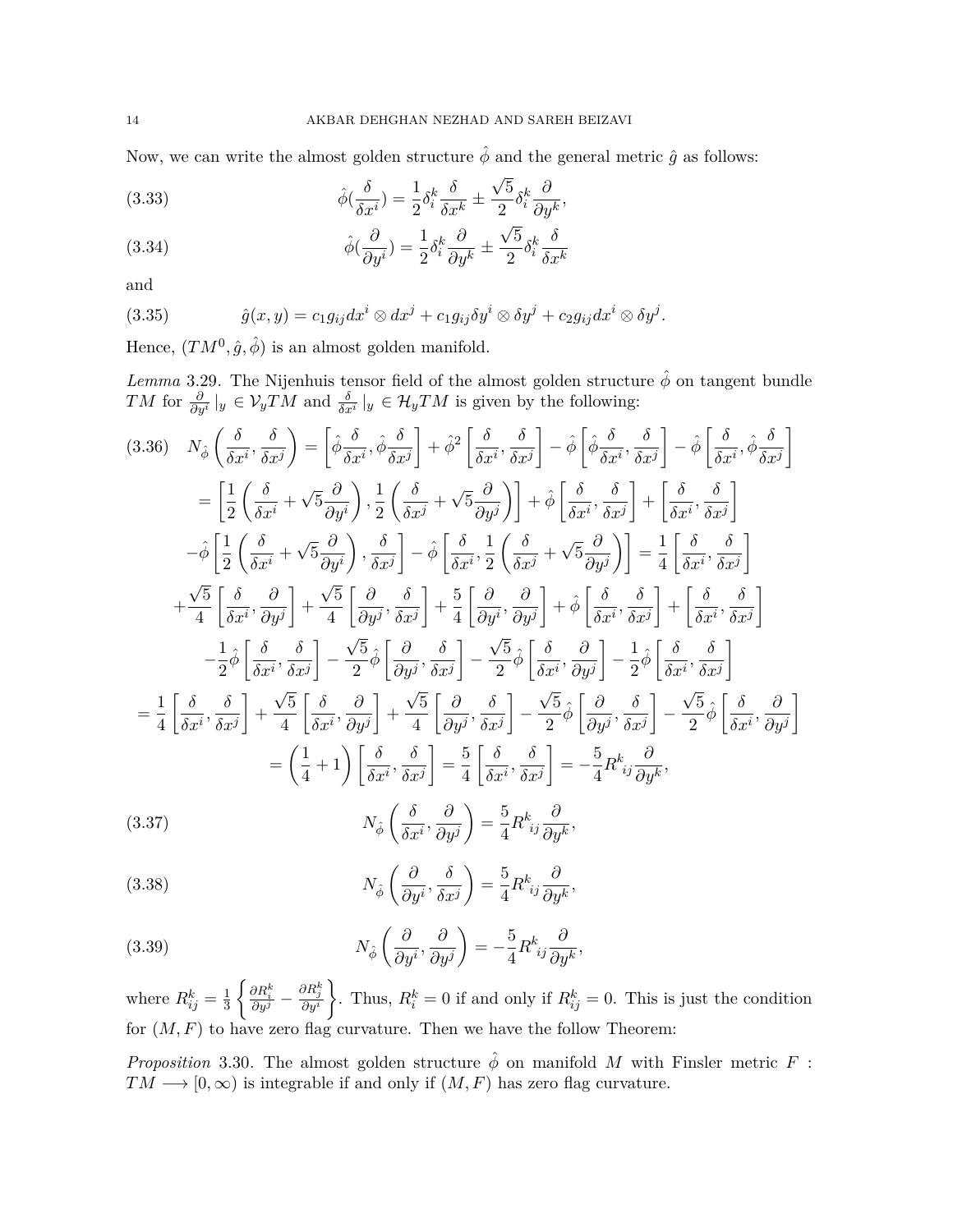*Proof.* Let  $\hat{\phi}$  be integrable, then  $N_{\hat{\phi}} \equiv 0$ . From ([3.36\)](#page-13-0), [\(3.37\)](#page-13-1), [\(3.38\)](#page-13-2) and ([3.39](#page-13-3)), we have  $R_{ij}^k = 0.$ 

Conversely, if  $(M, F)$  has zero flag curvature, i.e.  $R_{ij}^k = 0$ , then from  $(3.36)$  $(3.36)$ ,  $(3.37)$  $(3.37)$  $(3.37)$ ,  $(3.38)$ and [\(3.39\)](#page-13-3) we get  $N_{\hat{\phi}} \equiv 0$ . By this way, the proof can be completed. □

*Remark* 3.31*.* One says that a covariant derivative *∇* on manifold *M* is adapted to polynomial structure *J* if  $\nabla J = 0$ . We say  $(M, J, F)$  is an almost golden Finsler manifold if  $\nabla F = 0$  and  $\nabla J = 0$ . In this section, it is proved that there is no an almost golden Finsler manifold with the said metric  $\hat{q}$ .

We shall give the following proposition.

*Proposition* 3.32. The golden structure  $\hat{\phi}$  is compatible with covariant derivative  $\hat{\nabla}$  if and only if *M* is a flat Riemannian manifold.

*Proof.* Recall that if  $\hat{\phi}$  is a tensor field of type  $(1,1)$ . Then  $\hat{\phi}$  is compatible with covariant derivative  $\hat{\nabla}$  if  $\hat{\nabla}\hat{\phi} = 0$  means  $\hat{\phi}\nabla_X Y = \nabla_X^{\hat{\phi}Y}$  for every  $X, Y$  vector fields on M. By this definition, two equations can be achieved from the following one:

$$
\hat{\phi}\nabla \frac{\frac{\partial}{\partial y^j}}{\frac{\partial}{\partial y^i}} = \nabla \frac{\hat{\phi}\frac{\partial}{\partial y^j}}{\frac{\partial}{\partial y^i}}.
$$

We have

$$
\frac{1+\sqrt{5}}{3}C_{ij}^k + \frac{2-\sqrt{5}}{3}L_{ij}^k = \frac{1+\sqrt{5}}{3}C_{ij}^k + \frac{2+\sqrt{5}}{3}L_{ij}^k + \frac{\sqrt{5}}{3}R_{ij}^k,
$$
  

$$
\frac{1+\sqrt{5}}{3}C_{ij}^k + \frac{-1+2\sqrt{5}}{3}L_{ij}^k = \frac{1-\sqrt{5}}{3}C_{ij}^k - \frac{1+\sqrt{5}}{3}L_{ij}^k + \frac{\sqrt{5}}{6}R_{ij}^k.
$$

These follow that

(3.40) 
$$
L_{ij}^k = -\frac{5}{14} R_{ij}^k, \quad C_{ij}^k = -\frac{4}{14} R_{ij}^k.
$$

By a simple calculation, using the equation:

<span id="page-14-0"></span>
$$
\hat{\phi}\nabla \frac{\frac{\delta}{\delta x^j}}{\frac{\partial}{\partial y^i}} = \nabla \frac{\hat{\phi}}{\frac{\delta}{\delta x^j}} \frac{\frac{\delta}{\delta x^j}}{\frac{\partial}{\partial y^i}}
$$

it is easy to check that,

$$
\frac{2-\sqrt{5}}{3}C_{ij}^k + \frac{1-2\sqrt{5}}{3}L_{ij}^k - \frac{\sqrt{5}}{6}R_{ij}^k = \frac{2+\sqrt{5}}{3}C_{ij}^k + \frac{1+2\sqrt{5}}{3}L_{ij}^k + \frac{1}{3}R_{ij}^k,
$$
  

$$
\frac{2\sqrt{5}-1}{3}C_{ij}^k + \frac{\sqrt{5}-2}{3}L_{ij}^k + \frac{2\sqrt{5}-1}{6}R_{ij}^k = \frac{\sqrt{5}-1}{3}C_{ij}^k - \frac{2+\sqrt{5}}{3}L_{ij}^k - \frac{1}{6}R_{ij}^k.
$$

We have following

(3.41) 
$$
R_{ij}^k = 0, \quad L_{ij}^k = -\frac{1}{2}C_{ij}^k.
$$

Using  $(3.40)$  $(3.40)$  $(3.40)$  and  $(3.41)$  $(3.41)$  $(3.41)$ , we have  $\mathbf{C} = \mathbf{R} = 0$ . Hence, the proof is completed. □

### <span id="page-14-1"></span>**Acknowledgment**

The authors would like to thank the editor of the paper and the referees. We also thank A. Tayebi for useful comments.